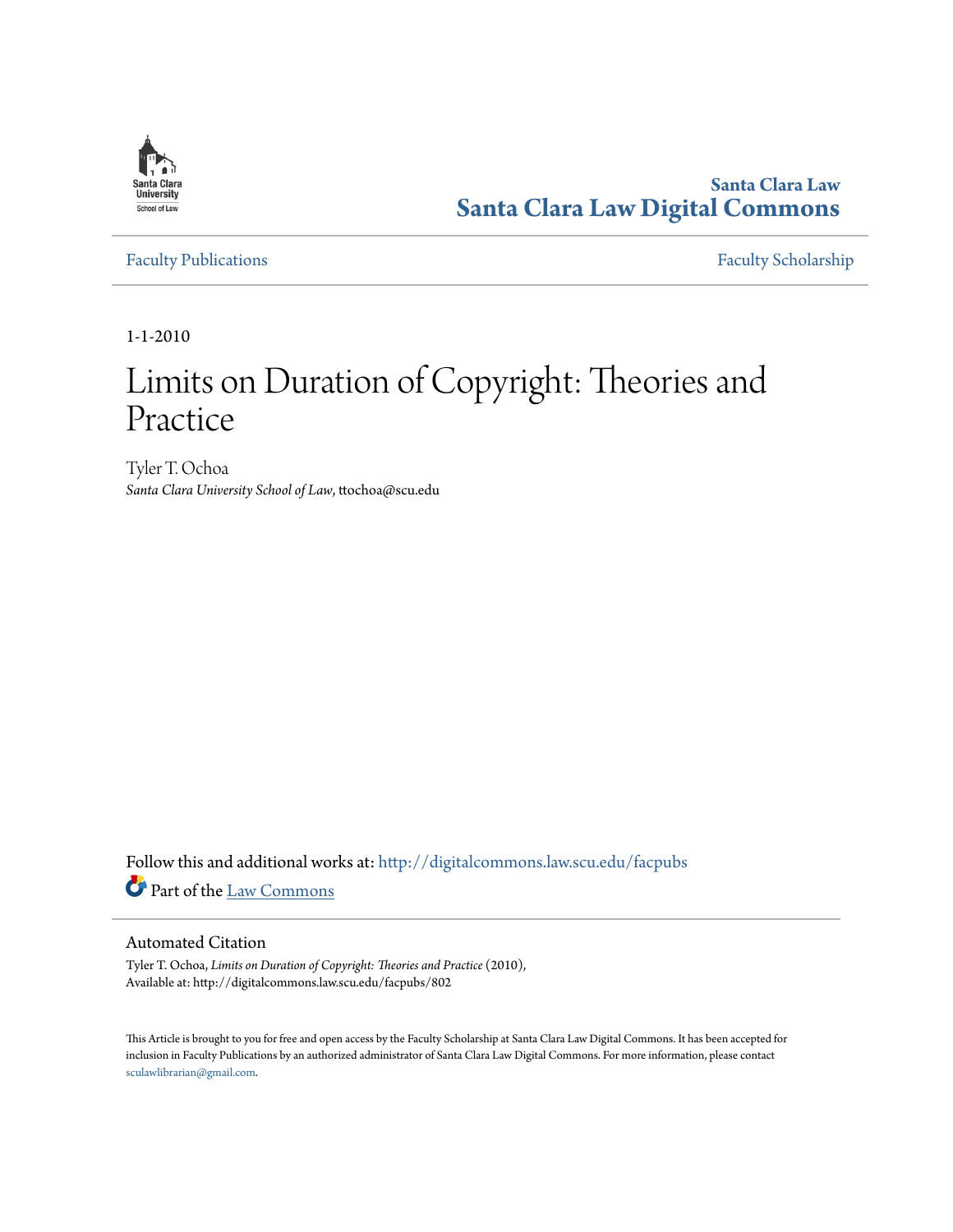#### CHAPTER SIX

# LIMITS ON THE DURATION OF COPYRIGHT: THEORIES AND PRACTICE

## TYLER T. OCHOA

## SUMMARY

1he question of how long a copyright should last has troubled scholars and policymakers ever since the first copyright statute was enacted. 1he controversy continues because there are two divergent views concerning the basic rationale underlying copyright law. Under the natural rights view, the author of a literary or artistic work has a natural right to profit from the fruits of his or her artistic labor. The logical extreme of the natural rights view is that copyright should be perpetual and is limited in duration only because of certain practical considerations. Under the utilitarian view, however, copyright exists primarily to encourage the creation and distribution of new literary and artistic works. With an exclusive right, a publisher can charge a higher-lhaneflicient price, earning excess profits that are used to compensate the author. Because the higher price is ineflicient and contrary to the public interest in the long run, copyrights should last o nly as long as is necessary to accomplish their incentive function. Historically, copyright terms have consistently increased over time, as common-

law countries that initially adopted the utilitarian view have moved closer to the natural rights view in the interests of international harmonization. This increase is consistent with public choice theory, which posits that when the benefits of a law are concentrated but the costs of that law are diffuse, a small well-focused interest group will usually succeed in obtaining passage of the law, even if it does not benefit society as a whole.

How long should a copyright last? This question has troubled scholars and policymakers ever since the first copyright statute was enacted in England in 1710 and continues to do so today. The controversy continues because of fundamental differences of opinion concerning the basic philosophy and purposes of copyright law. As explained below, there are two principal schools of thought concerning the rationale for and purposes underlying copyright law: the utilitarian view and the natural rights view. While these alternative justifications for copyright often work in harmony and lead to similar public policy prescriptions, in the area of copyright duration they are in conflict and lead to diametrically opposed policy recommendations.

10 Alyson Parker, Paul A. Harris and Christian Steineck (Eds), Time: Limits and Constraints, pp. 149–178  $\odot$  2010 Koninklijke Brill N.V. Printed in the Netherlands.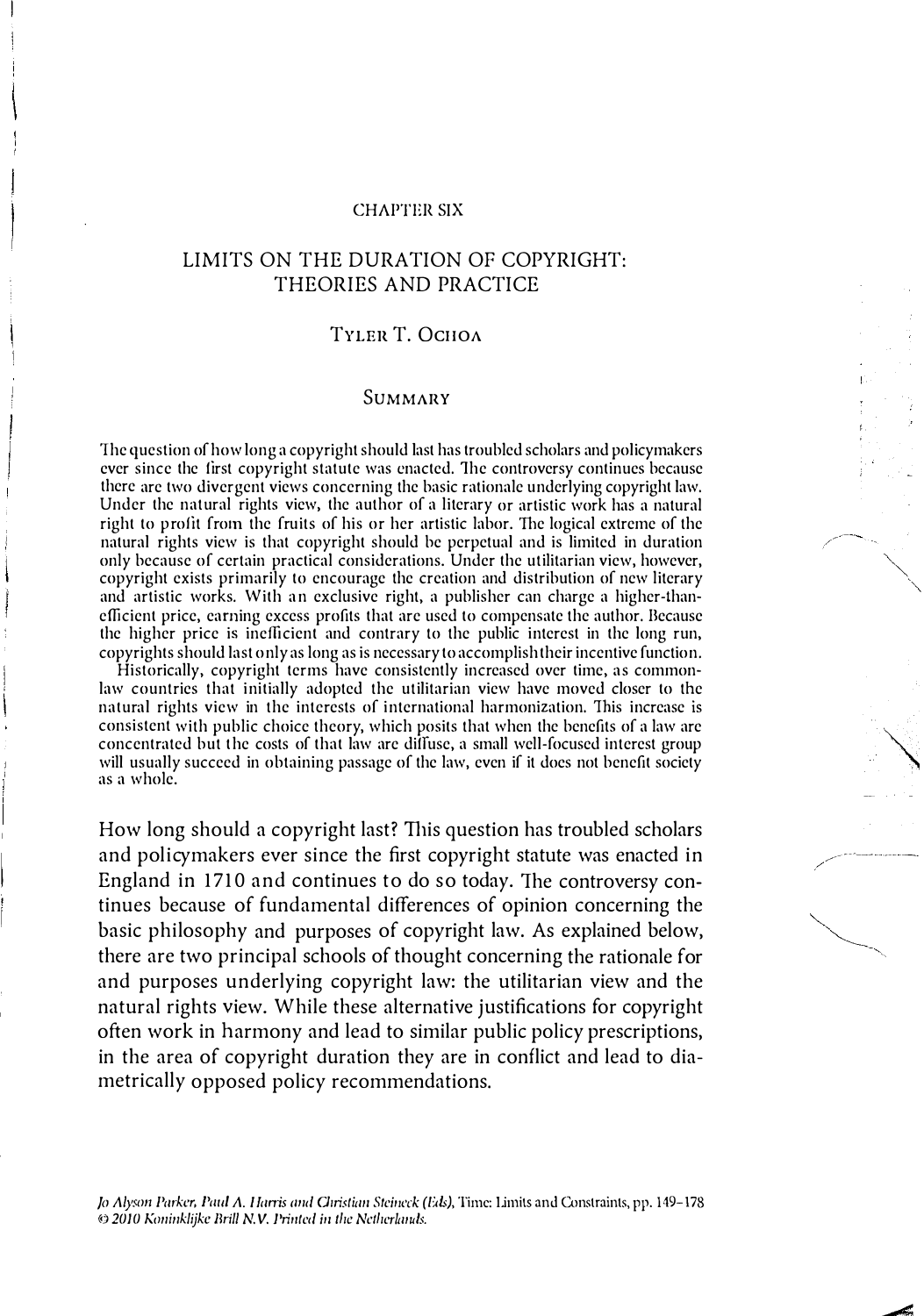#### 150 TYLER T. OCHOA

# 1. THEORIES OF COPYRIGHT PROTECTION

# Copyright as a Natural Right

Under the natural rights view, the author or creator of a new literary or artistic work has a natural right to profit from the fruits of his or her artistic labor. The natural rights view finds support in the writings of John Locke, who famously posited that property results from the mixture of a person's labor with anything appropriated from the general state of nature (Locke 1988, 287-89). The application of Locke's theory to literary property was stated eloquently by William W. Ellsworth, speaking for the House Judiciary Committee in 1830:

Upon the first principles of proprietorship in property, an author has an exclusive and perpetual right, in preference to any other, to the fruits of his labor .... If labor and effort in producing what before was not possessed or known, will give title, then the literary man has title, perfect and absolute, and should have his reward: he writes and he labors as assiduously as docs the mechanic or husbandman. The scholar, who .secludes himself, and wastes his life, and often his property, to enlighten the world, has the best right to the profits of those labors. (Gales and Seton 1831, 7: cxx).

This view also finds support in the Universal Declaration of Human Rights, which states that "Everyone has the right to the protections of the moral and material interests resulting from any scientific, literary or artistic production of which he [or she] is the author" (Art. 27(2)).

The logical extreme of the natural rights view is that the duration of copyright should be perpetual. Only a handful of countries, however, have ever enacted a perpetual copyright law, and most of those eventually thought better of it and restricted the term of copyright.<sup>1</sup> There are a number of reasons why copyright is limited in time, even in countries that generally accept the natural rights view. First, legal recognition of property rights is based in part on the economic efficiency of exclusive ownership: common ownership of tangible property leads to the so-called "tragedy of the commons" in which the asset is depleted by overuse. Unlike tangible property, however, intangible works of authorship are "nonrivalrous" in nature and can be possessed by many individuals simultaneously without restricting the possession of oth-

/

<sup>&</sup>lt;sup>1</sup> See, e.g., Law of May 27, 1927, Arts. 15(1) & 36 (Portugal). This law was repealed and replaced with a life-plus-50-years term in 1985. Law No.  $45/85$  of Sept. 17, 1985, Art. 31 (Portugal).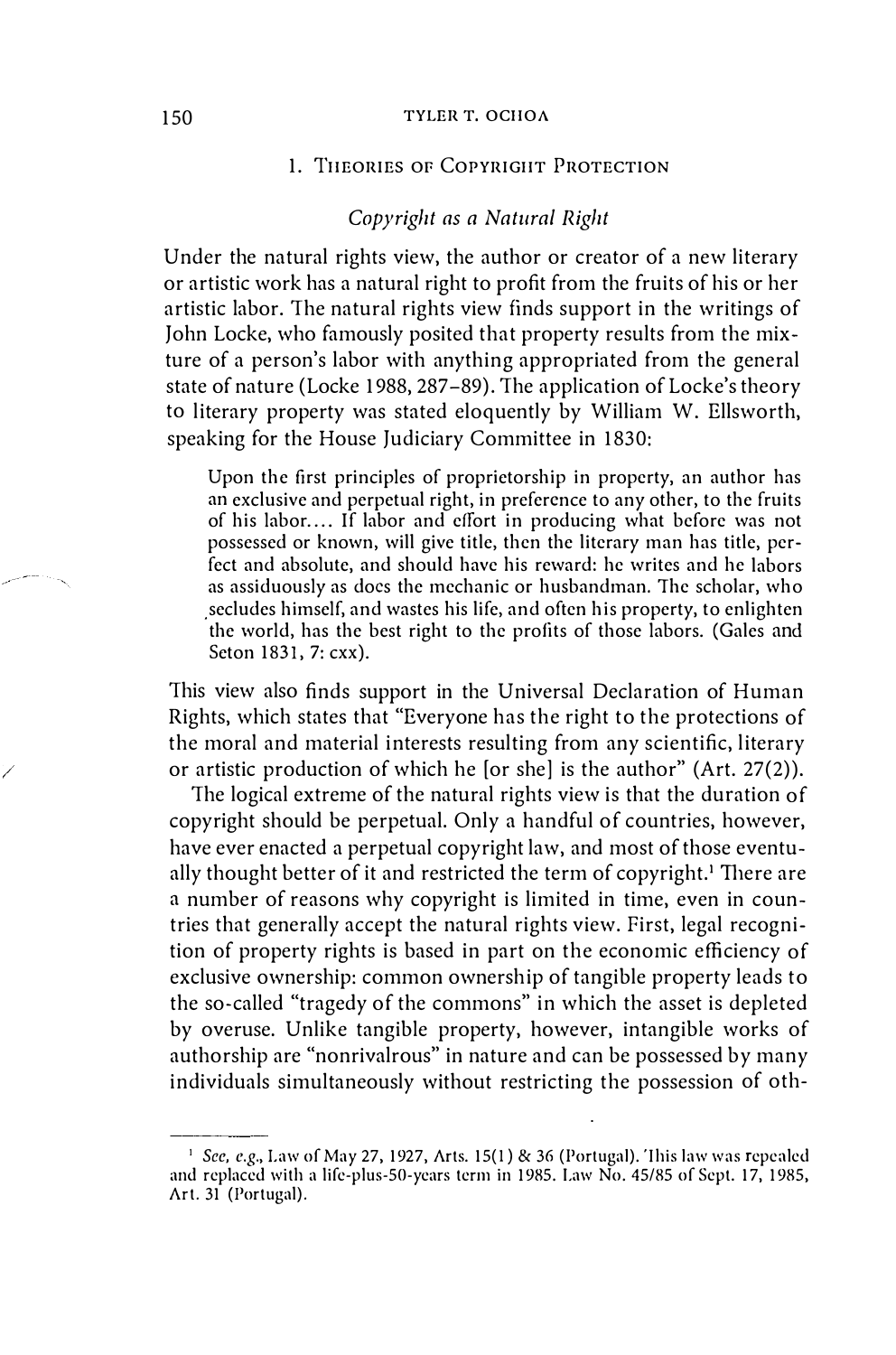ers and without diminishing the value of the asset (Yen 1999, 550-53; Lemley 2005, 1050-52). As a result, for intangible property, greater net economic efficiency may be achieved by moderating the natural rights view.<sup>2</sup> Second, after a period of time, it often becomes difficult to identify, locate, and negotiate with all of the heirs and assignees who have a share of the copyright, meaning that many otherwise productive uses of the work will not be realized because of transactions costs (Ricketson 1992, 766; Dietz 1978, 161).<sup>3</sup> 'Third, there is the possibility that an author's heirs will try to suppress works of which they do not approve or will license the works only with unreasonably restrictive conditions that will harm the public's use and enjoyment of the work (Ricketson 1992, 767-68). For all of these reasons, there is a public interest in allowing unrestricted public access to and use of an intangible work of authorship after a limited period.

J  $\vert$  $\setminus$ 

I

 $\mathbf{I}$  $\setminus$ 

I  $\vert$ \

 $\overline{\phantom{a}}$ 

 $\vert$ \

I  $\overline{\phantom{a}}$  $\vert$ \

i i I

# The Utilitarian View of Copyright

Under the utilitarian view, copyright is an exception to freedom of expression that exists primarily for the benefit of the public, in order to encourage the creation and distribution of new literary and artistic works. Without copyright, copiers would always be able to undercut the initial publisher's price because they have not had to bear the fixed cost of producing the work. Publishers would therefore be unwilling to pay authors for the creation of new works, and only authors who had other sources of income could afford to write. By eliminating competition from free-riding copiers, copyright enables publishers to charge <sup>m</sup> ore than the efficient marginal price, giving them profits from which to compensate the author (Lemley 2005, 1054-55; Landes and Posner 1989). In the words of Thomas Babington Macaulay, speaking in the House of Commons in 1841:

The principle of copyright is this. It is a tax on readers for the purpose of giving a bounty to writers. The tax is an exceedingly bad one; it is a tax on one of the most innocent and salutary of human pleasures .... I admit, however, the necessity of giving a bounty to genius and learning.

\\... \

� . ,

.------�----.-

//--

<sup>&</sup>lt;sup>2</sup> Other scholars reach the same conclusion using natural rights philosophy, criticizing the view that natural rights inevitably lead to perpetual copyright as "superficial" (Yen 1990, 554-557).

<sup>&</sup>lt;sup>3</sup> Empirical support for this concern can be found in studies concerning so-called "orphan works," that is, those works for which a copyright owner cannot be located despite a diligent search. (Register of Copyrights 2006, 26-34; Vetulani 2008, 7-8).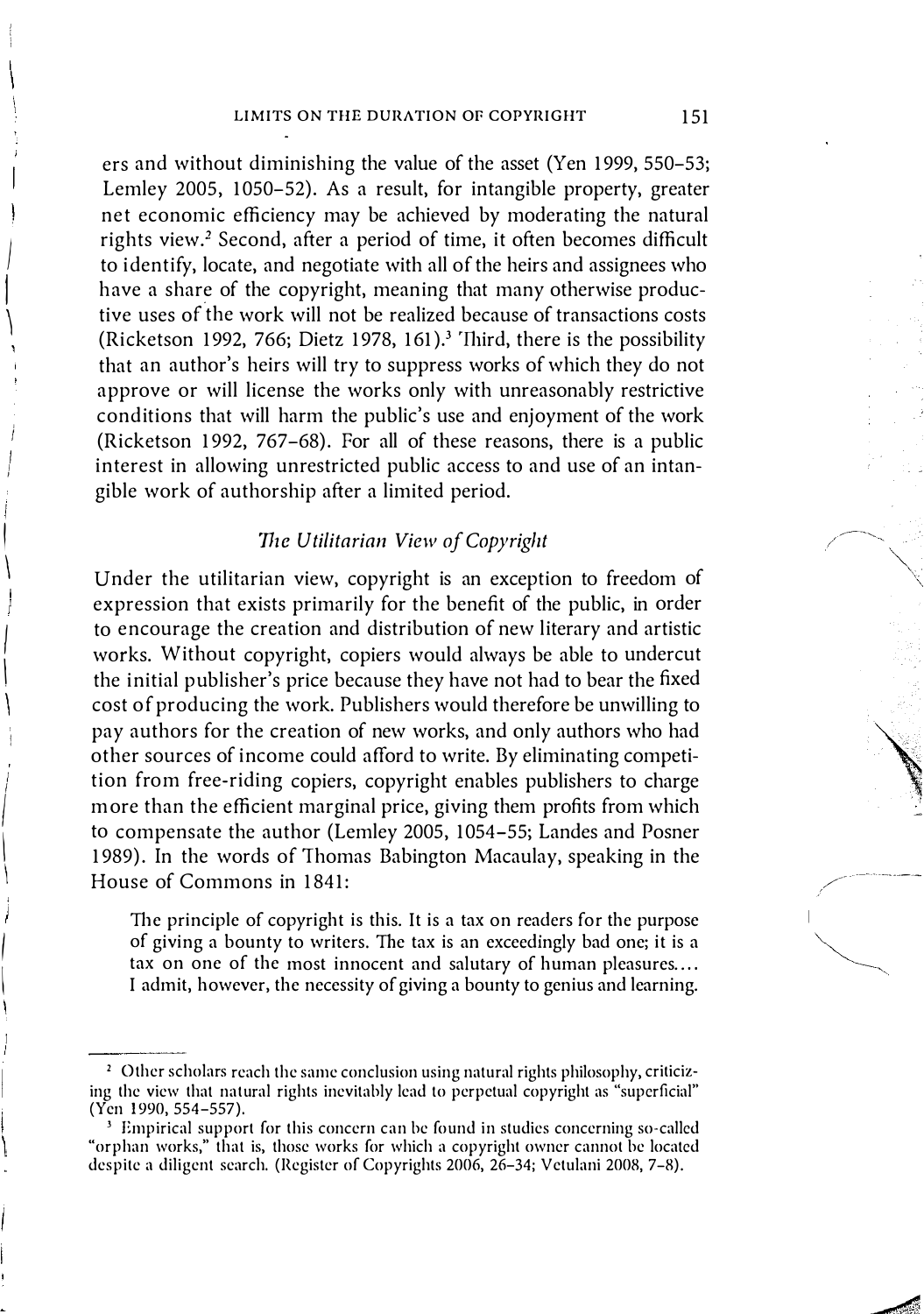## 152 TYLER T. OCHOA

In order to give such a bounty, I willingly submit even to this severe and burdensome tax. (Macaulay 1853, 394)

But because this higher price is by definition inefficient, exclusivity should be granted only to the extent necessary to encourage the initial creation and distribution of the work, and the work should enter the public domain as soon as possible. Thus, in Macaulay's words:

The advantages arising from a system of copyright are obvious. It is desirable that we should have a supply of good books; we cannot have such a supply unless men of letters are liberally remunerated: and the least objectionable way of remunerating them is by means of copyright. . .. [But] Copyright is monopoly, and produces all the effects which the general voice of mankind attributes to monopoly .... [T]he effect of monopoly generally is to make articles scarce, to make them dear, and to make them bad.... Thus, then, stands the case. It is good, that authors should be remunerated; and the least objectionable way of remunerating them is by a monopoly. Yet monopoly is an evil. for the sake of the good we must submit to this evil; but the evil ought not to last one day longer than is necessary for the purpose of securing the good. (Id., 390-92).

Of course, determining exactly what period of copyright is necessary to encourage the creation and distribution of the desired number of new works of authorship is a daunting task. At one extreme, Stephen Breyer (now an Associate Justice on the U.S. Supreme Court) once argued that the lead time necessary for a free-rider to duplicate a published book was sufficiently long that copyright might not even be necessary to encourage publishers to make an initial investment in producing the work (Breyer 1970, 299-302, 309-13; see also Tyerman 1971; Breyer 1972). Although this argument breaks down for works initially distributed in digital form (which are easily copied), the fact that publishers make investment decisions using very short time horizons nonetheless suggests that relatively short terms of copyright would be sufficient to encourage publishers to invest in distributing a copyrighted work (Breyer 1970, 325).

At the other extreme, William Landes and Richard Posner have questioned the basic assumption that works of authorship in the public domain can be freely copied without losing their value. They posit that "congestion externalities" exist, such that overexposure to a work will cause consumers to value it less, whereas wise management of a work over time will help it retain its value (Landes and Posner 2003, 484-88). Accordingly, while they agree that a relatively short fixed term (about 20 years) is a sufficient incentive for most works, they

 $\sqrt{2}$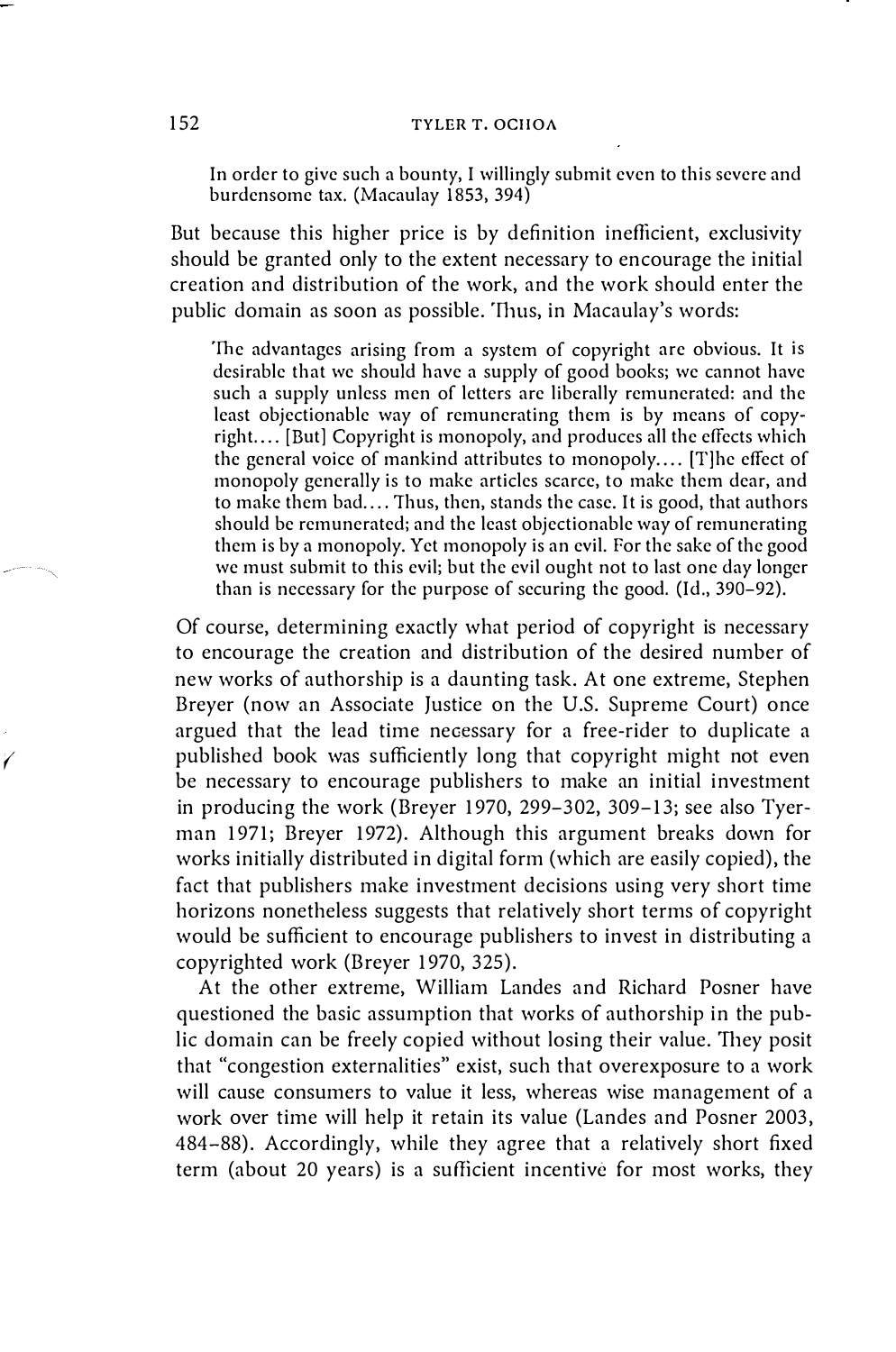would allow copyrights to be renewed indefinitely for successive periods (Id., 5 17-18). Other scholars, however, dispute both the existence of congestion externalities and the belief that continued private management of a work benefits the public (Karjala 2006; Lemley 2004).

I  $\overline{\phantom{a}}$ 

I

But even if short terms of copyright are sufficient to encourage publishers to distribute new works, they may not be sufficient to encourage enough authors to create new works. While it is undoubtedly true that some authors would create new works even if no copyright protection were provided, few would dispute that copyright encourages more people to become authors than would otherwise be the case. Ideally, we would like a term of copyright that is sufficient to enable an author to devote himself or herself to writing (or painting or composing) as a full-time profession (Guinan 1957, 74). This may include some provision for copyright to endure after the death of the author, as there is anecdotal evidence that authors are motivated by the need to provide for their heirs (See e.g. Brylawski and Goldman 1976, J 1l6-17, J201). On the other hand, long terms of copyright may encourage a successful author to retire, instead of devoting himself or herself to further creative activity. In addition, economists agree that future benefits must be significantly discounted to take account of the time value of money, so that the prospect of earning additional royalties in the distant future may provide little motivation for the creation of new works in the present (Akerloff et al. 2002, 5-7, 23).

In the face of such disagreements in economic theory and lacking sufficient empirical data concerning the behavior of authors and publishers, we may be left with little more than gut feelings in deciding what the appropriate term of copyright should be. Accordingly, the behavior of legislators and interest groups takes on added importance in explaining how copyright terms are established in practice.

## Public Choice Theory

Public choice theory is a branch of economics that applies game theory and decision theory to government action. One of the tenets of public choice theory is that because individuals tend to act rationally in their own self-interest, they will act to try to influence the legislature only if the perceived benefit to be gained is greater than the cost to the individual. The result is that a small interest group that has a lot of money at stake in a particular bill will expend more resources and will generally be more effective in lobbying the legislature than will "\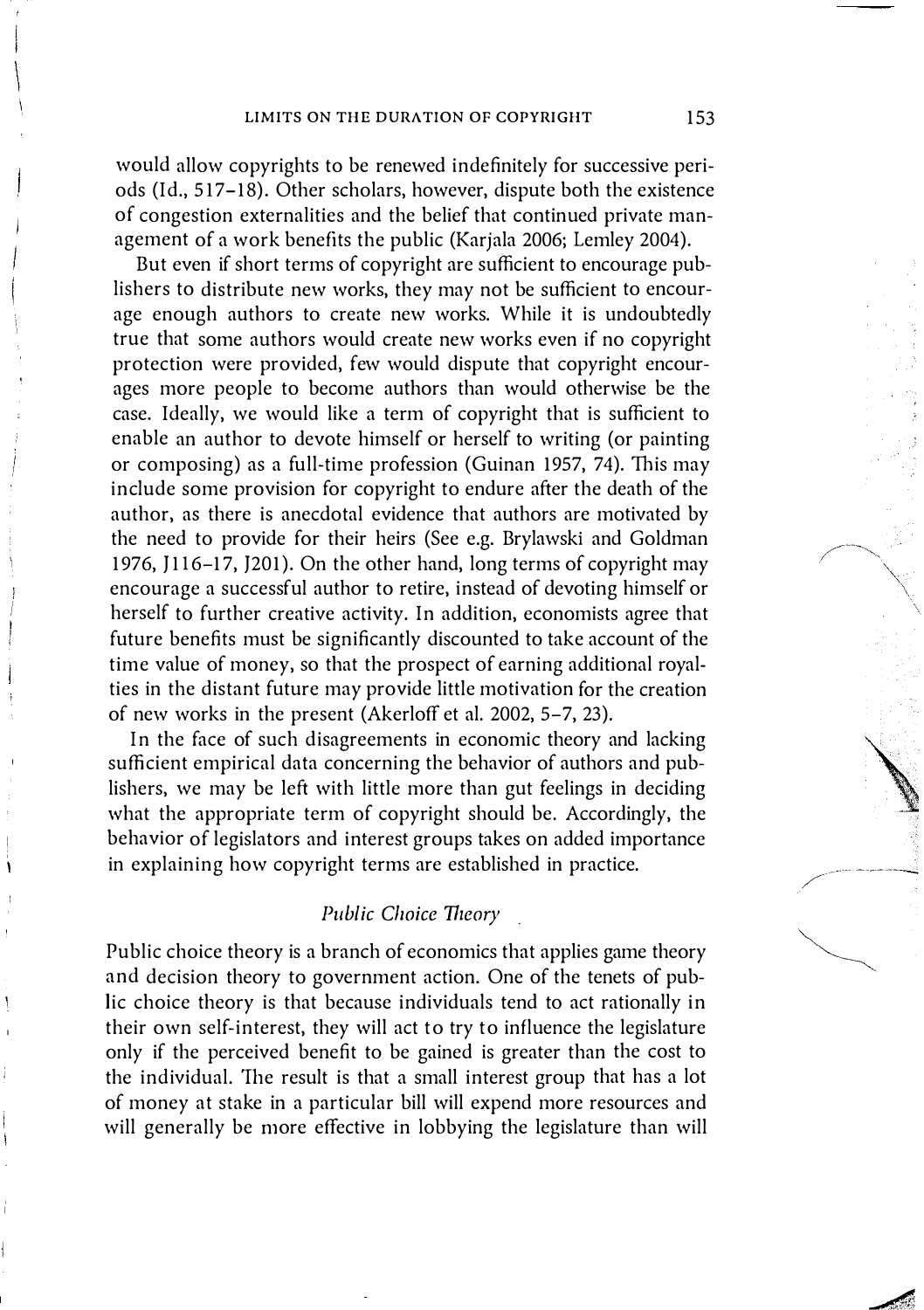the general public, for whom the cost of the bill on an individual basis may be very small (Olson 1965; Bard and Kurlantzick 1999, 216-28; Lessig 2004, 216-18).

Public choice theory works very well in explaining how decisions concerning the duration of copyright are made. Consider, for example, the Sonny Bono Copyright Term Extension Act of 1998 (CTEA), which added 20 years to the terms of all existing and future copyrights in the United States.4 It was estimated that the aggregate amount of royalties that would flow to copyright owners from extending copyright terms by 20 years was approximately \$317 million (Rappaport 1998, 16). This works out to about \$2.58 per individual voter.<sup>5</sup> But the benefits of that extension would accrue largely to a handful of powerful media corporations and a small number of heirs of very famous authors. Thus, it is rational for a large media company to spend millions of dollars lobbying for copyright term extension (because the benefit it would receive is several times greater), but it is also rational for the individual voter to remain ignorant of the issue. As a result, Congress disproportionately heard about the costs and benefits of the law from copyright owners, and the CTEA passed by a substantial margin, notwithstanding the fact that most academic commentators believed that it represented bad public policy (See e.g., Bard and Kurlantzick 1999; Karjala 1998; Lessig 2004, 2 18, 292-93).

Public choice theory helps explain why the scope of copyright protection and the duration of copyright terms have steadily increased during the past three centuries and are rarely, if ever, diminished. In the rest of this chapter, we will examine how the duration of copyright terms has increased over time and summarize the current state of the law regarding duration. Before doing so, however, it may be helpful to discuss some international differences in the general attitude toward the foregoing theories of copyright protection.

## An International Perspective

As a general matter, common-law countries have proceeded from the view that copyright exists primarily to serve the public benefit, while civil law countries have historically placed a greater emphasis on the

 $\sqrt{2}$ 

<sup>&</sup>lt;sup>4</sup> P.L. No. 105-298, Title I, 112 Stat. 2827.

<sup>&</sup>lt;sup>5</sup> According to the U.S. Census Bureau, there were about 123 million registered voters in 1998 (the year the CTEA was enacted). (Bureau of the Census 2000, 3). If calculated on the basis of the estimated 1 98 million people of voting age, the amount per person works out to about \$1.60 per person.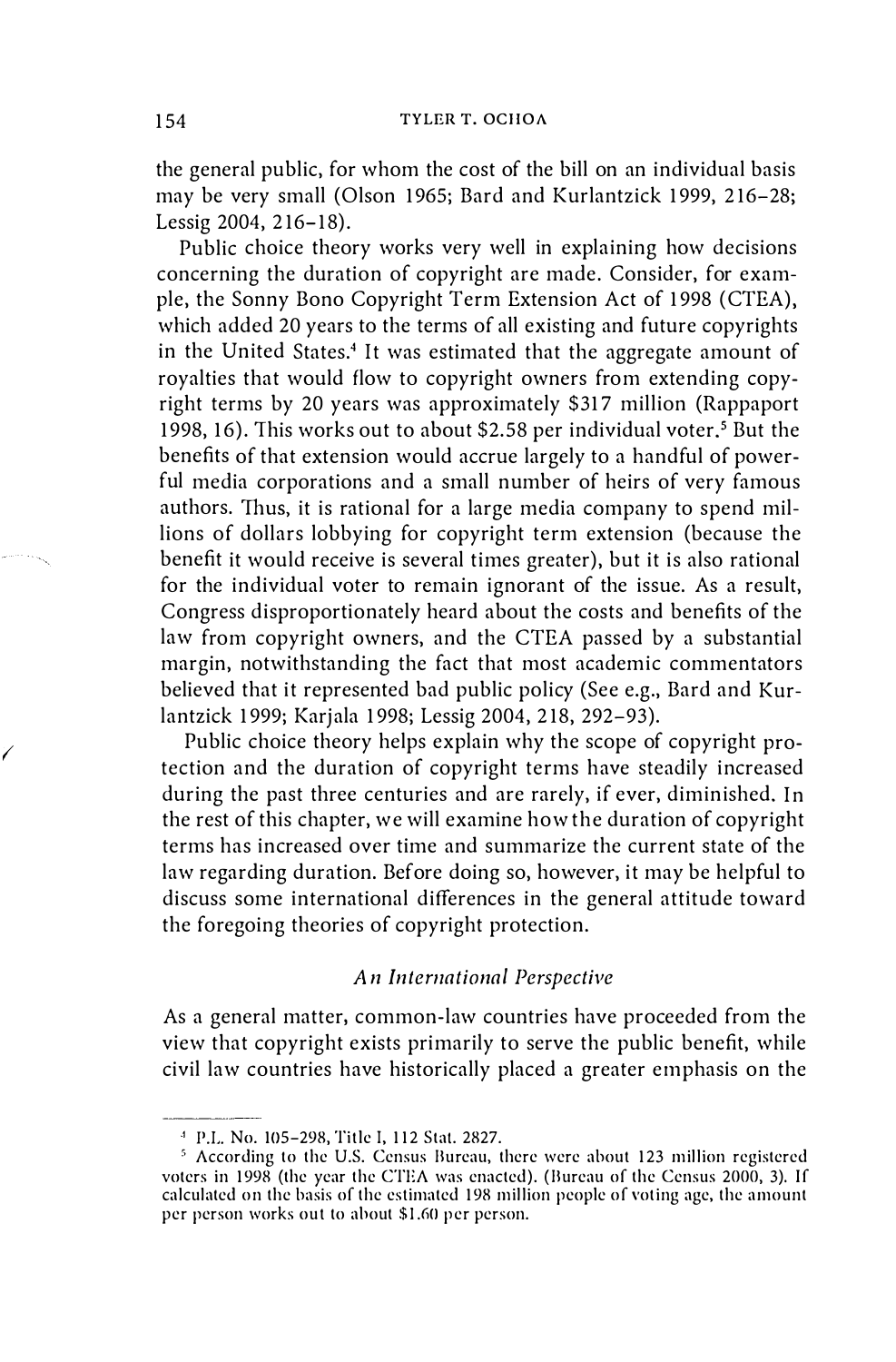natural rights of the author. This is apparent in the very language used to describe the law: while in common-law countries the preferred term is "copyright," in most civil law countries the more accurate translation in English is "authors' rights."6 It is also apparent in the greater emphasis that civil law countries place on the "moral rights" of the author. In most countries, in addition to the economic rights enjoyed by the author, which can be assigned in exchange for monetary reward, the author also enjoys an inalienable right to control certain aspects of the public presentation of his or her work. Thus, for example, Article 6bis of the Berne Convention requires member nations to recognize the right of an author "to claim authorship of the work and to object to any distortion, mutilation or other modification of, or other derogatory action in relation to, the said work, which would be prejudicial to his honor or reputation."?

By contrast, while natural rights theories played a role in the development of copyright in Anglo-American law, it is clear that the primary justification for copyright in these common-law countries was a utilitarian rationale. For example, the Patent and Copyright Clause of the U.S. Constitution provides that "Congress shall have Power ... to Promote the Progress of Science and useful Arts, by securing for limited Times to Authors and Inventors the exclusive Right to their respective Writings and Discoveries."8 The parallel construction of the Clause indicates that copyrights are granted to "authors" for their "writings" in order to promote the progress of "science" (broadly meaning "knowledge" in the language of the eighteenth century), while patents are granted to "inventors" for their "discoveries" in order to promote the progress of the "useful Arts" (Walterscheid 2002, 11-12, 115-33).<sup>9</sup> Thus, copyrights exist to promote knowledge by encouraging the creation and publication of new works.<sup>10</sup> Both patents and copyrights, however, may be granted only "for limited Times," a restriction imposed in order to prevent the abuse of monopoly power that had existed in England prior to the Statute of Monopolies (which limited the duration of patents) and the Statute of Anne (which limited the duration of copyrights) (Ochoa and Rose 2002). In so doing, the Clause not only

\

 $6$  In French, droit d'auteur; in German, Urheberrecht; in Spanish, derecho de autor.

<sup>7</sup> Berne Convention for the Protection of Literary and Artistic Works, Sept. 9, <sup>1</sup> 886, revised at Paris, July 24, 1971, art. 6bis, S. Trcaty Doc. 99-27, 1 161 U.N.T.S. 30 [hereinafter Berne Convention).

H U.S. Const., Art. I, § 8, d. 8.

<sup>&</sup>lt;sup>9</sup> On the meaning of the word "Progress," see Pollack 2001, 794-809.

<sup>&</sup>lt;sup>10</sup> See Twentieth Century Music Corp. v. Aiken, 422 U.S. 151, 156 (1975).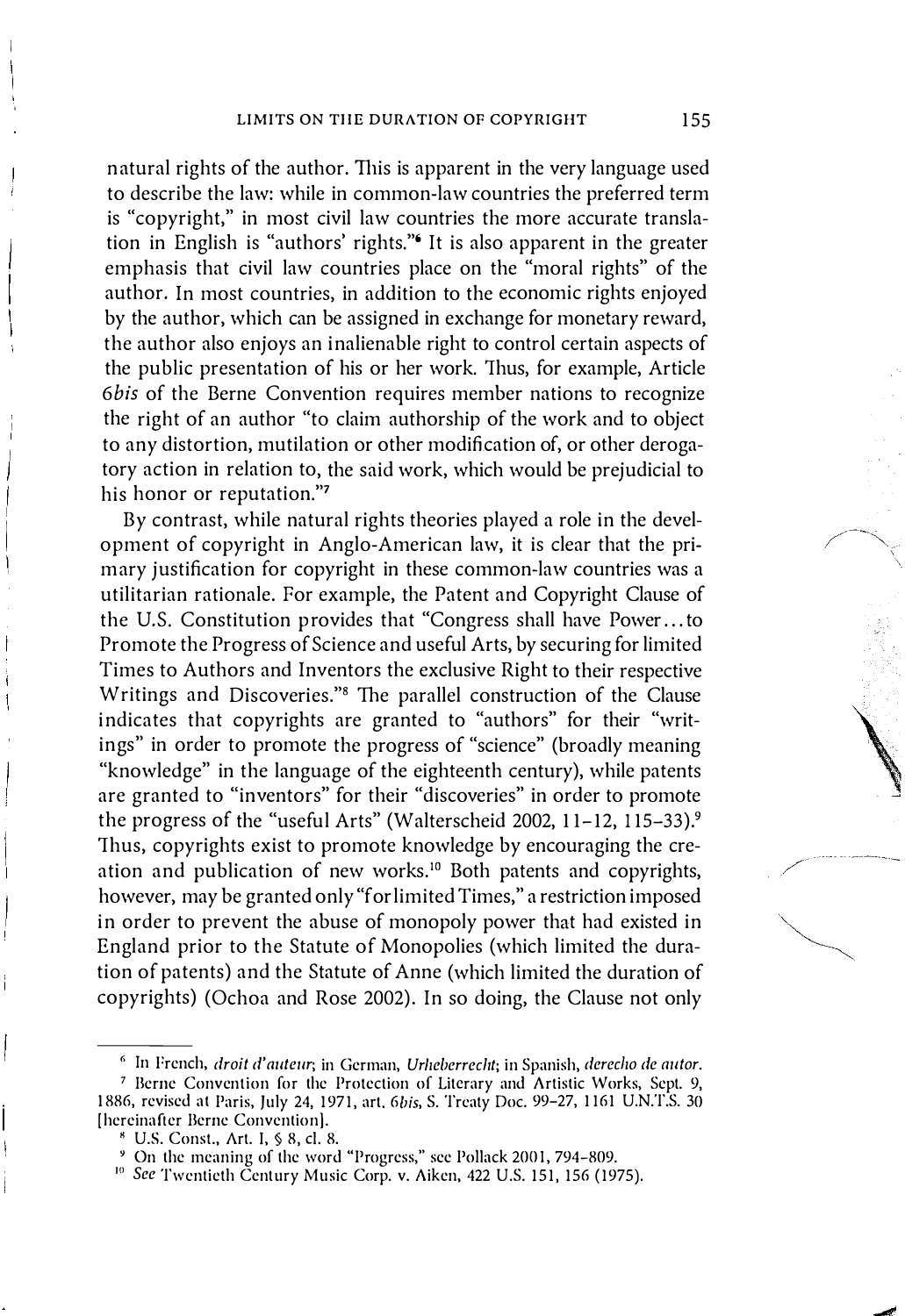indicates that copyright should last no longer than necessary, but it also endorses the view that the progress of knowledge is best served by the creation of a "public domain," a body of works whose copyrights have expired and which can be freely copied by anyone (Walterschied 2002, 265-77; Ochoa 2003; Litman 1990).<sup>11</sup>

Despite these differences between nations concerning the principal rationale for copyright protection, it is the case that something approaching an international consensus has emerged concerning the basic term of copyright in literary and artistic works. The following history of the development of copyright terms demonstrates how, over time, the United States and other common-law countries have gradually moved away from their primarily utilitarian perspective and closer to the natural rights theories of continental European countries, in the interests of international harmonization.

# 2. HISTORY OF COPYRIGHT DURATION

## Through the Eighteenth Century: From Privileges to Copyright

## England

 $\left( \right.$ 

After the invention of moveable type in the fifteenth Century, European monarchs quickly realized that the printing press could be used as an instrument to spread sedition and heresy. Their response was to assert legal control over the new technology: no one could operate a printing press without royal permission. Such permission often took the form of letters patent, a document granting to a particular printer an exclusive privilege to print a particular book or class of books for a specified period of time. Publishers were also required to submit any manuscripts that they wished to print to government censors for their approval (Patterson 1968, 20-27, 78-90; Kaplan 1967, 2-3; Rose 1993,  $9 - 11$ ,  $23 - 24$ ).

In 1557, Queen Mary granted a charter to the Stationers' Company, a guild of London booksellers and printers, which provided that no one could operate a printing press in England unless they were a member of the Company or unless they received a printing patent from the monarch. Because the Stationers effectively had a monopoly, they could prevent competition among themselves by agreeing to a

<sup>&</sup>lt;sup>11</sup> See also Sony Corp. of America, Inc. v. Universal City Studios, Inc., 484 U.S. 417, 429 (19B4).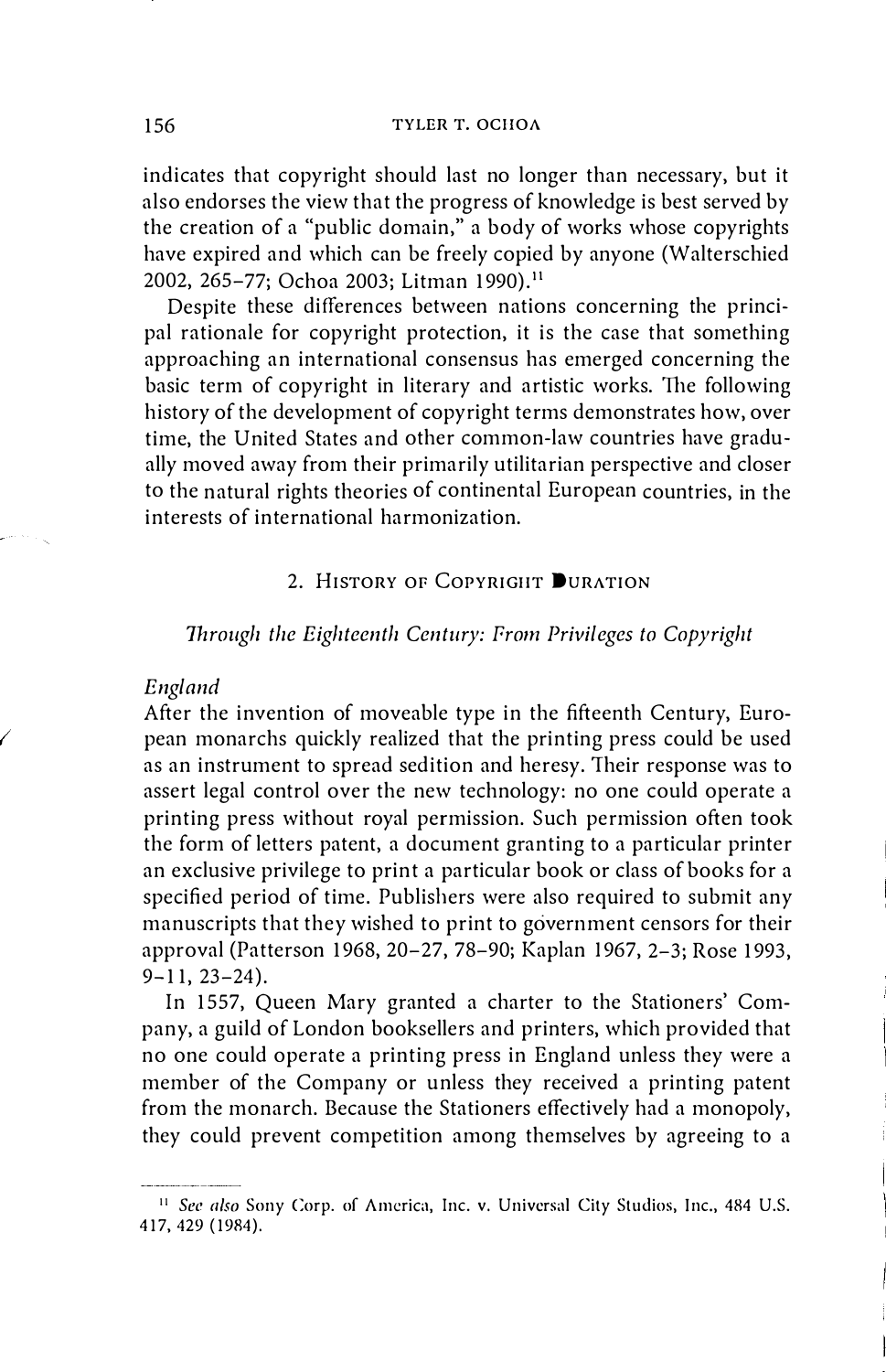system of registration. Once secured by registration, the right to print a book continued forever and could be bequeathed or sold, but only to other members of the guild (Patterson 1968, 28-32, 42-56, 63-64; Kaplan 1967, 3-5).

Under a series of decrees and statutes, no book could be printed in England unless it had first been registered with the Stationers (Patterson 1968, 46-47, 115-39). In 1695, the last licensing act expired, throwing the book trade into disarray. The Stationers petitioned Parliament for relief, seeking a statute under which authors would have the exclusive right to print their works-an exclusive right that could, of course, be transferred to a publisher. As introduced, the proposed legislation did not limit the duration of these copyrights (Patterson 1968, 138-42; Rose 1993, 42-43). When the Statute of Anne was enacted in 1710, however, the term of copyright in new works was limited to 14 years, with the possibility of renewal for a second 14-year term if the author was still living at the end of the first. For books that were already in print, the act provided a single  $21$ -year term.<sup>12</sup> These terms were based upon those in the 1623 Statute of Monopolies, which had limited patents for new inventions to a single term of 14 years; that period, in turn, was derived from the traditional seven-year period for most apprenticeships (Ochoa and Rose 2002, 677-81).

At first, the London booksellers simply ignored the term limit provision. But as the terms of copyright began to expire, Scottish booksellers began publishing competing reprints. This touched off a great debate in England concerning the nature of literary property. Established publishers argued that an author had a natural right of property in his works that passed to the booksellers when the manuscript was purchased. Under this view, the Statute of Anne merely provided supplemental remedies to an underlying common-law right that was perpetual. Competing booksellers argued that there was no common-law right after a work had been published, and alternatively that any such right had been extinguished by the Statute of Anne (Ochoa and Rose 2002, 681-83; Patterson 1968, 158-68; Rose 1993, 52-55, 69-78).

The common-law right was upheld by the Court of King's Bench in Millar v. Taylor in 1769 (Patterson 1968, 168-72),<sup>13</sup> but the defendant's view prevailed in the Scottish Court of Sessions in Hinton v. Donaldson in 1773 (Boswell 1975; Rose 1993, 83-85). Finally, in 1774,  $\diagdown$ 

<sup>&</sup>lt;sup>12</sup> 8 Anne c. 19, §1 (1710) (Eng.).

<sup>&</sup>lt;sup>13</sup> Millar v. Taylor, 4 Burr. 2303, 98 Eng. Rep. 201 (K.B. 1769).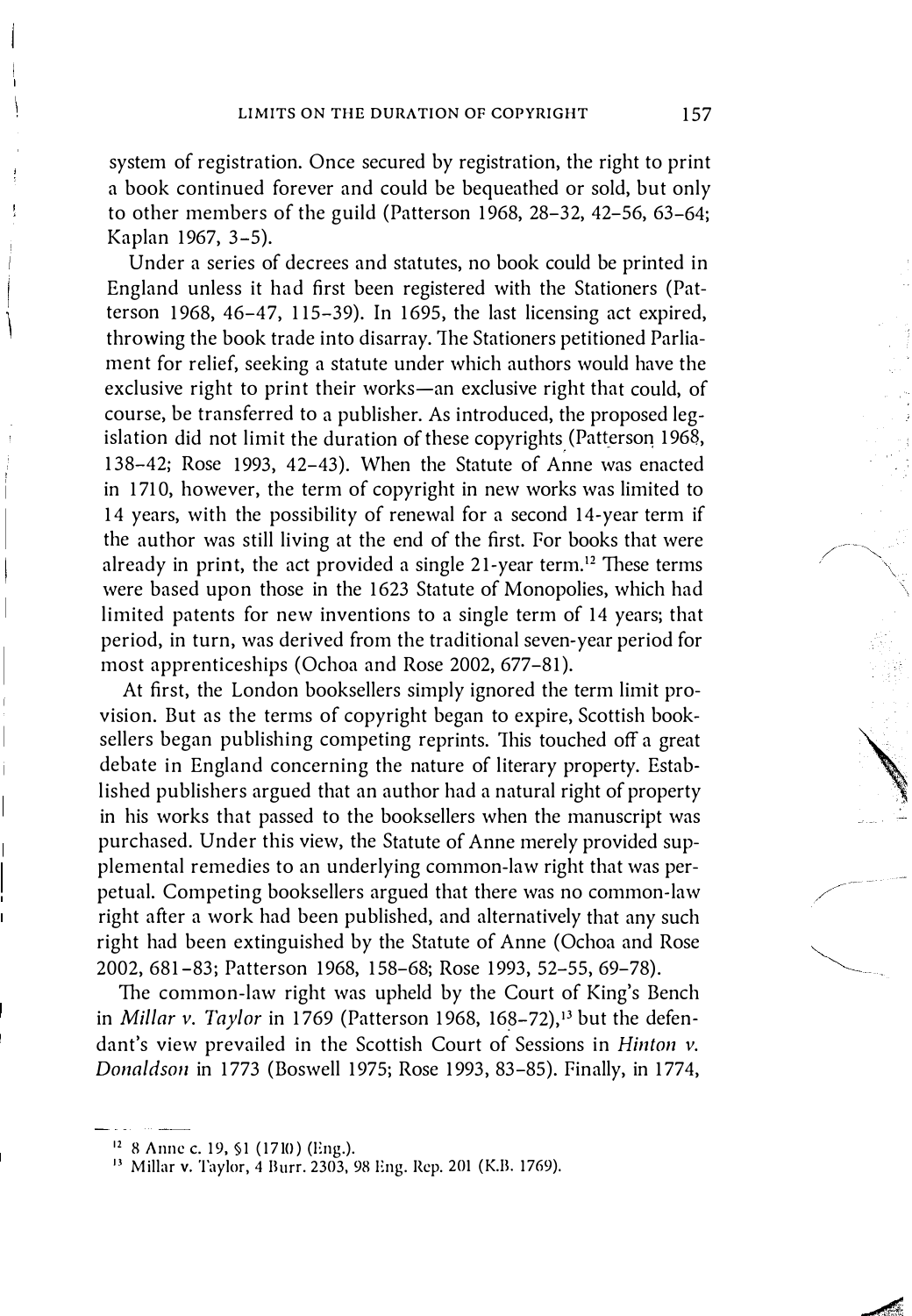in the landmark decision of Donaldson v. Beckett, the House of Lords, acting as the Supreme Court of Great Britain, rejected the claim of perpetual common-law copyright and established that copyright was limited in term under the Statute of Anne (Ochoa and Rose 2002, 683-84; Patterson 1968, 172-79; Rose 1993, 92-104).14

#### France

In pre-Revolutionary France, all books had to be approved by official censors, and the author or publisher had to obtain a royal privilege before a book could he published. Such privileges were exclusive and were usually granted for a period of six years, but they could be renewed indefinitely (Dawson 1992, 3, 7-10, 22-27; Davies 1994, 73-77).

In 1777, a series of royal decrees changed the nature of these privileges (Dawson 1992, 7-8, 18-19). The decree on the duration of privileges provided a minimum duration for all privileges of the longer of ten years or the life of the author (1777 Decree, arts. 3, 4).<sup>15</sup> The decree also prohibited the renewal of privileges and required a book to be augmented by at least a fourth to obtain a new privilege (Id., art. 2). Once a privilege had expired, anyone could obtain a "permission simple" to print or sell copies of the work (Id., art. 6). This decree, therefore, expressly recognized a public domain in books whose privileges had expired (Dawson 1992, 3).

After the French Revolution, a dispute arose concerning the exclusive privilege which had been granted to the Comédie Française to the public performance of all dramatic works (Ginsburg 1990, 1006). In 1791, the National Assembly voted to abolish the privilege and declared that the works of any author who had been deceased more than five years were public property (Id., 1006–07; 1791 Act, arts.  $1-2$ ).<sup>16</sup> In the same decree, the Assembly granted to authors the exclusive right to authorize the public performance of their works during their lifetimes, and extended that right to the author's heirs and assignees for five years after the author's death  $(1791 \text{ Act}, \text{arts. } 3-5)$ .

<sup>&</sup>lt;sup>14</sup> Donaldson v. Beckett, 4 Burr. 2408, 98 Eng. Rep. 257 (H.L. 1774). For a fuller account of the debate, see Cobbett 1813, 17: 953-1003.

 $15$  Arrêt du conseil portant règlement sur la durée des privilèges en librarie, Aug. 30, 1777.

 $16$  Act of Jan. 13-19, 1791 (Fr.). An English translation is available in Sterling 2003, 1 256-57.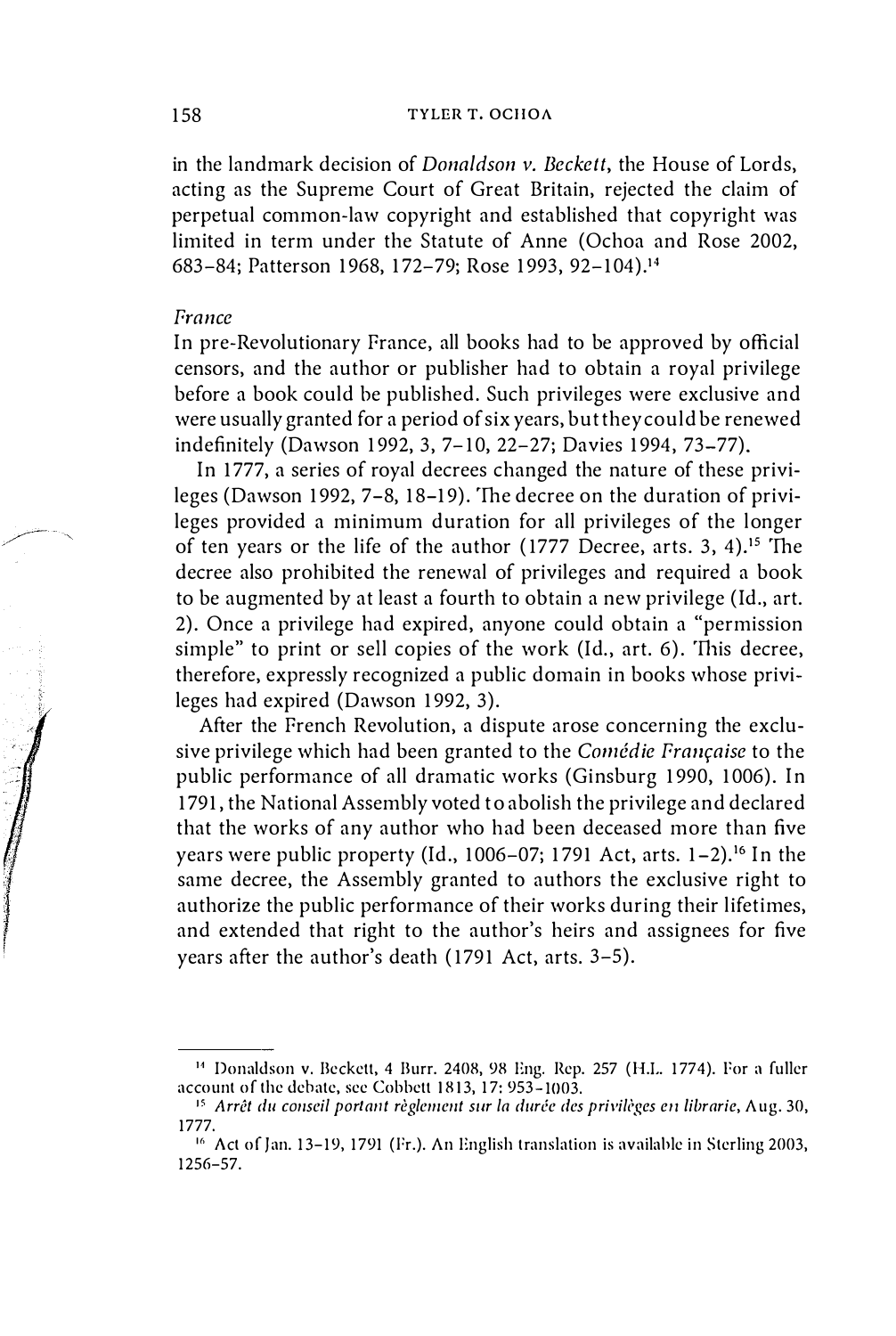In 1793, a new law was passed giving all authors, composers, and artists the exclusive right to sell and distribute their works, and extending the right to their heirs and assigns for a period of ten years after the author's death.17 Although this law was based in part on the natural right theory, ninteenth-century commentators characterized the 1793 law as utilitarian and "a charitable grant from society" rather than a full recognition of the perpetual right of an author's heirs to the fruits of his labor (Ginsburg 1990, 1009-12).

## The United States

In 1783, in response to several authors' petitions, a committee of the Continental Congress reported that it was "persuaded that nothing is more properly a man's own than the fruit of his study, and that the protection and security of literary property would greatly tend to encourage genius [and] to promote useful discoveries" (Continental Congress 1783, 24: 326). Under the Articles of Confederation, the Continental Congress had no authority to issue copyrights; instead, it passed a resolution encouraging the States

to secure to the authors or publishers of any new books not hitherto printed ... the copyright of such books for a certain time not less than fourteen years from the first publication; and to secure to the said authors, if they shall survive the term first mentioned, ... the copyright of such books for another term of time not less than fourteen years (Id., 326-27).

Three states had already enacted copyright statutes earlier that year, and within three years all of the remaining states except Delaware had followed suit. Seven of the states followed the Statute of Anne and the Continental Congress' resolution in providing two 14-year terms. The five remaining States granted copyrights for single terms of 14, 20, or 21 years' duration, with no right of renewal (Ochoa and Rose 2002, 687-88).

At the Constitutional Convention of 1787, both James Madison of Virginia and Charles Pinckney of South Carolina submitted proposals to give Congress the power to grant copyrights for a limited time. These proposals resulted in the Patent and Copyright Clause of the U.S. Constitution (Ochoa and Rose 2002, 688-90). As noted above,

 $17$  Act of July 19-24, 1793, Arts. 1, 2 (Fr.). An English translation is available in Sterling 2003, 1260.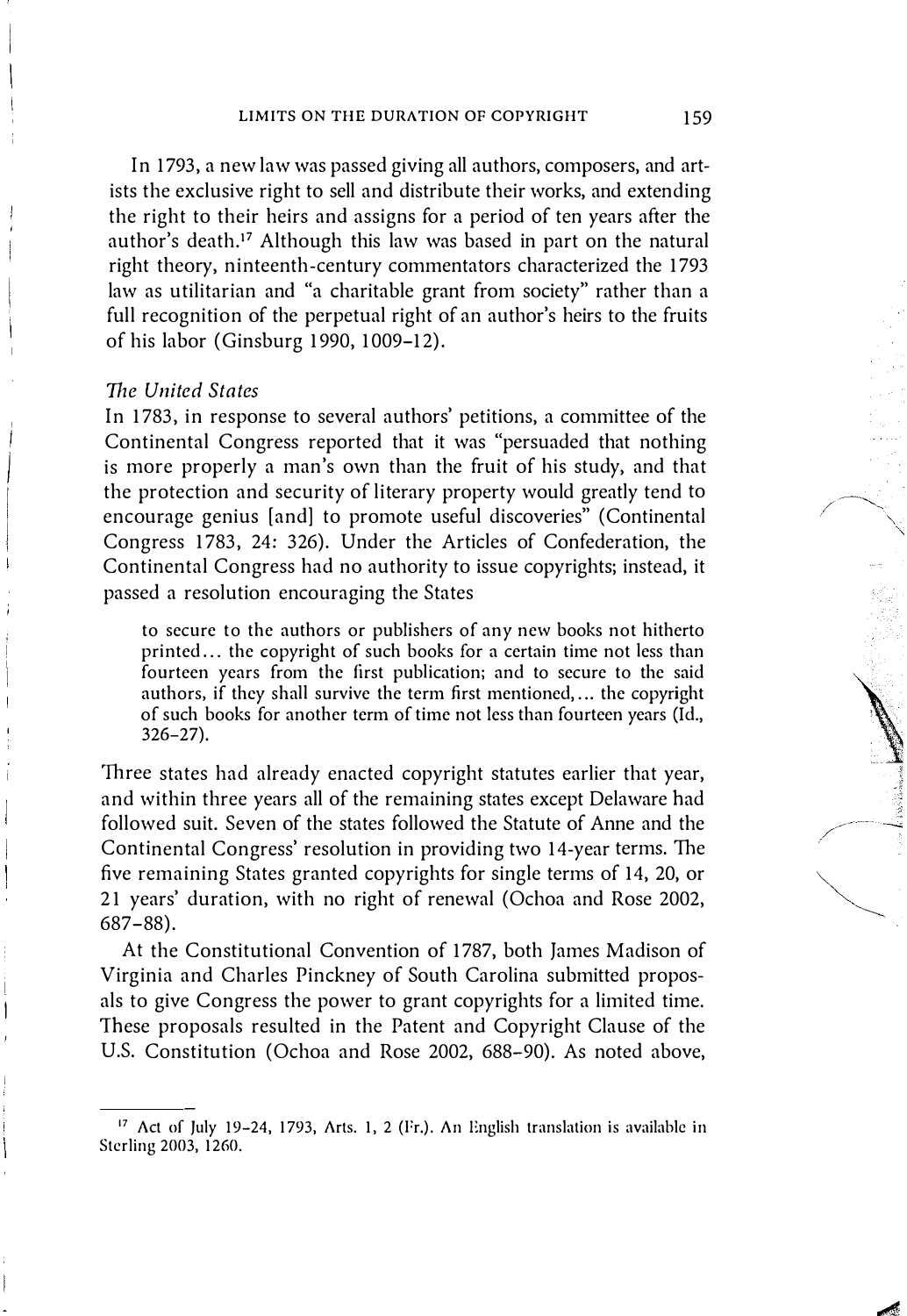the Clause takes a utilitarian view of patents and copyrights, providing that exclusive rights may be granted "to Promote the Progress of Science and useful Arts" but only "for limited Times."<sup>18</sup>

The Copyright Act of 1790 granted copyrights for a term of "fourteen years from the time of recording the title thereof," with a right of renewal "for the further term of fourteen years" if the author survived to the end of the first term.19 The Act covered "any map, chart, book or books already printed within these United States," as well as "any map, chart, book or books already made and composed, but not printed or published, or that shall hereafter be made and composed." Except for the addition of maps and charts, this language was copied almost verbatim from the Statute of Anne.

Because United States law was based primarily on a utilitarian theory of copyright, it made little sense to offer copyright protection for any length of time unless the author or publisher affirmatively claimed that he or she wanted the benefit of copyright protection. Thus, United States law required that the author or publisher comply with various statutory formalities as a condition of copyright protection. For example, the 1790 Act required that the author or publisher register the copyright with the clerk of the district court before publication and publish a notice of the registration in a newspaper for four weeks within two months of the registration (Id. §3, 1 Stat. 125). An 1802 amendment required that the notice be printed in each published edition of the work.<sup>20</sup>

In 1834, in an American replay of Donaldson v. Beckett, the U.S. Supreme Court ruled in Wheaton v. Peters that, although the author of an unpublished work had a common-law right to control the first publication of that work, the author did not have a common-law right to control reproduction following the first publication of the work, and that strict compliance with statutory formalities was required in order to recover under the federal statute.<sup>21</sup> Thus, in the United States there developed a dual system of copyright protection. Before a work was published or registered, it was protected under state law by commonlaw copyright, which provided a right of first publication of potentially

<sup>&</sup>lt;sup>18</sup> U.S. Const., Art. I, §8, cl. 8.

<sup>&</sup>lt;sup>19</sup> Copyright Act of May 31, 1790, c. 15, §1, 1 Stat. 124.

<sup>2</sup> <sup>0</sup>Act of Apr. 29,1 802, c. 36, §l, 2 Stat. 171.

 $21$  Wheaton v. Peters, 33 U.S. (8 Pet.) 591 (1834). For a comprehensive discussion, see Joyce 2005.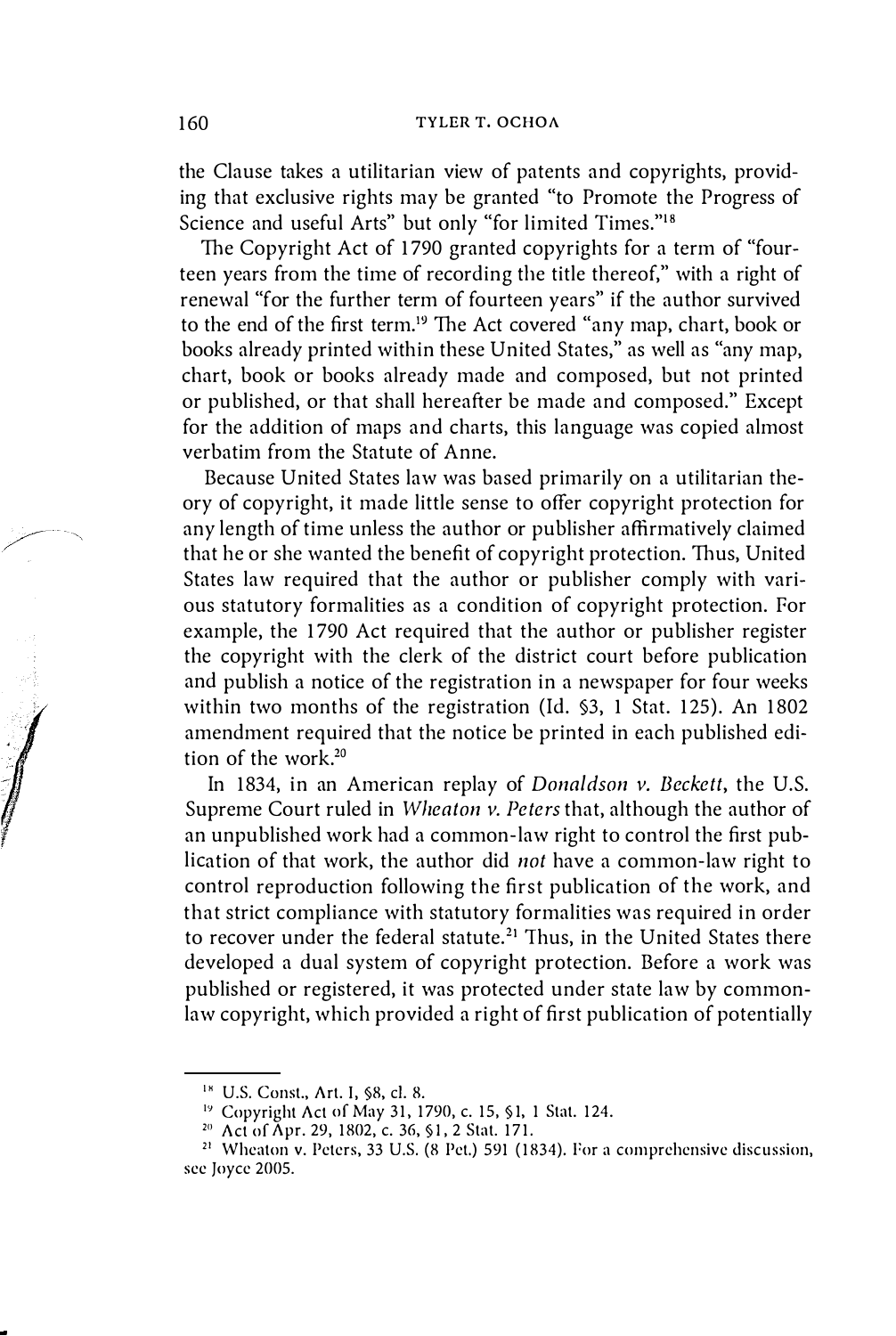unlimited duration. After a work was published, however, one of two things happened. If all of the statutory formalities were satisfied, the work received a federal statutory copyright of the specified duration; but if the formalities were not observed, the work immediately entered the public domain (Nimmer and Nimmer 2005, §4.01 [BJ, §4.03). As a result, most works were not protected by copyright for any period of time after first publication; only those few works for which the author or publisher had complied with the statutory formalities received copyright protection for the duration provided by law.

## 7he Nineteenth Century

Throughout the nineteenth Century, the durations of national copyright or author's rights laws were extended numerous times. In 1810, France extended its author's rights law to last for the life of the author, then for the life of the author's widow, plus an additional 20 years. $22$ In 1814, reciting that "it would afford further encouragement to literature, if the duration of such copyright were extended," England consolidated its two 14-year terms into a single term of 28 years, "and if the author be living at the expiration of that time, till his death." $2<sup>3</sup>$ 

In the United States, lexicographer Noah Webster took up the cause of extending the existing term of copyright. Webster advocated the view "that an author has, by common law, or natural justice, the sole and *permanent* right to make profit by his own labor" (Webster 1843, 176). In 1830, a report prepared for the House Judiciary Committee by Webster's son-in-law, William W. Ellsworth, stated that "an author has an exclusive and perpetual right, in preference to any other, to the fruits of his labor" (Gales and Seton 1831, 7: cxix-cxx). Despite this endorsement of perpetual copyright as a natural right, the 1831 Act provided only an initial term of 28 years from first publication and a renewal term of 14 years, which could be claimed by the author's heirs if the author was deceased.<sup>24</sup>

In 1837, Prussia adopted a term of life of the author plus 30 years after the author's death.25 In the same year, in England, Thomas Noon

<sup>&</sup>lt;sup>22</sup> Act of Feb. 5, 1810, Arts. 39-40 (Fr.).

<sup>&</sup>lt;sup>23</sup> Copyright Act of 1814, 54 Geo. III, c. 156, 99 (U.K.). The circumstances leading to the enactment of this extension are described in Lowndes 1840, 64-72.

<sup>&</sup>lt;sup>21</sup> Copyright Act of Feb. 2, 1831, §§1–2, 4 Stat. 436. This term was extended to all subsisting copyrights. Id. §16, 4 Stat. 439.

<sup>&</sup>lt;sup>25</sup> Ordinance of July 11, 1837,  $\S$ §5-6 (Prussia). See Lowndes 1840, 125-26.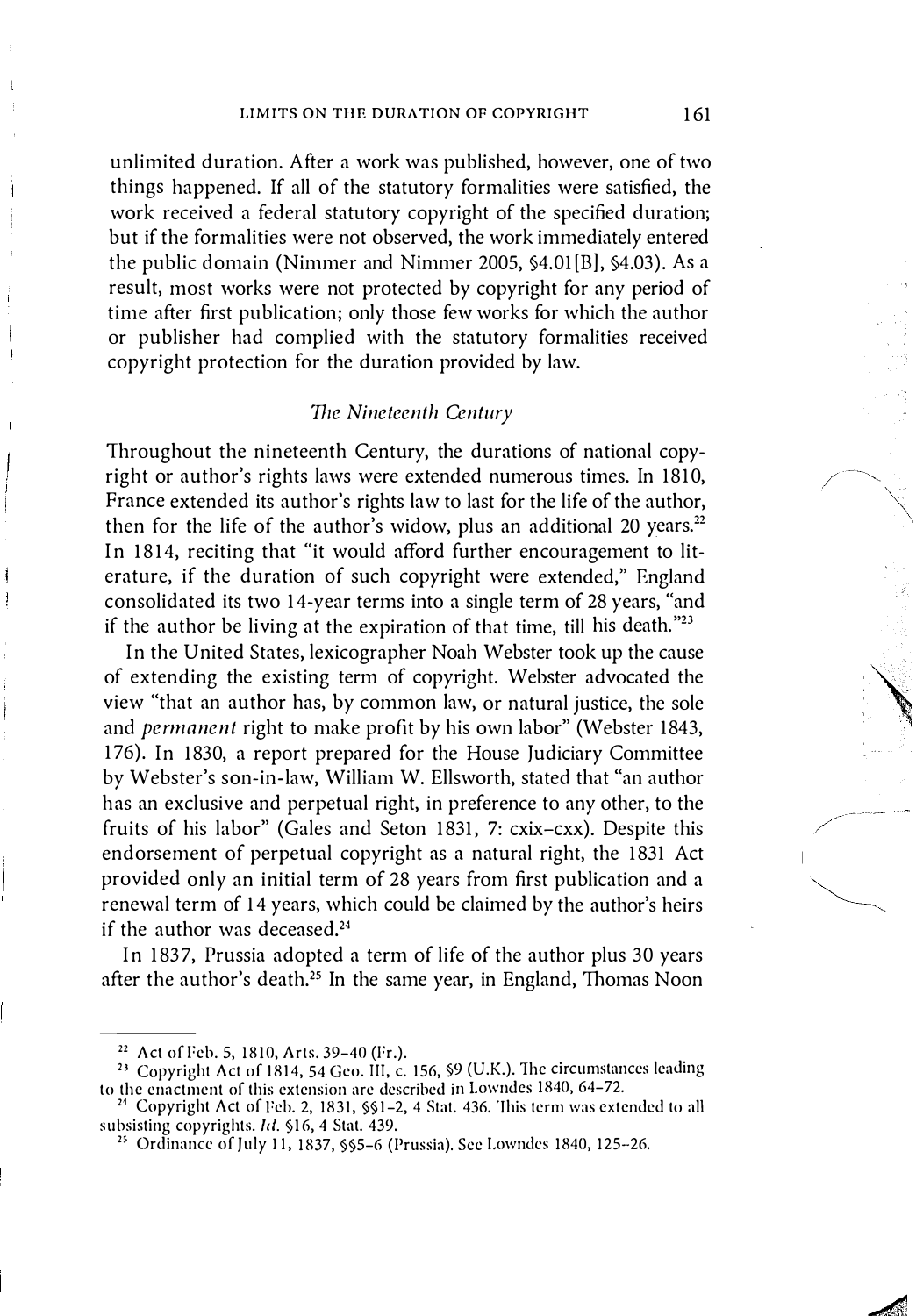Talfourd introduced a bill that sought, among other things, to increase the period of copyright to life of the author plus 60 years. The bill was controversial, in large measure because of the length of term it proposed, and it was debated at length over the next five years. Talfourd's bill was opposed by Macaulay, whose opposition killed the original proposal in 1841 (Seville 1999, 6, 18-19, 31). Macaulay proposed instead that the existing term be lengthened to the longer of 42 years from first publication or life of the author (Id., 3 1-31, 226). Eventually a compromise was reached, and the Copyright Act of 1842 provided an alternative term of life of the author plus seven years, or 42 years from first publication.26

In 1866, after a committee report that advocated perpetual rights, Prance extended the duration of its author's rights laws to life of the author plus 50 years after the author's death, $27$  a term that the committee considered "a major concession to the public interest" (Davies 1994, 88-89). In 1870, the North German Confederation adopted a new copyright law which utilized the Prussian term of life of the author plus 30 years.28 This law was extended to the unified German Empire in 1871.

In 1866, the United Kingdom, Prance, Germany, and seven other countries adopted the Berne Convention for the Protection of Literary and Artistic Works, under which member nations agreed to provide copyright protection to the citizens and residents of other member nations (Ricketson and Ginsburg 2005, 82).<sup>29</sup> At the time, however, the delegates were unable to reach agreement on a uniform duration of copyright, although they did agree on a non-binding resolution that recommended a minimum term of life of the author plus 30 years (Id. 2005, 536-38). Instead, the Convention provided for "comparison of terms" (also known as "the rule of the shorter term"), under which each country would protect works from other Berne countries for the same period of time granted to domestic works, but only so long as the work was still protected by copyright in its country of origin (Berne

 $\sqrt{2}$ 

<sup>&</sup>lt;sup>26</sup> Copyright Act of 1842, 5 & 6 Vict. c. 45, §3 (U.K.).

 $^{27}$  Act of July 14–19, 1866, Art. 1 (Fr.).

<sup>&</sup>lt;sup>28</sup> Gesetz betreffend das Urheberrecht an Schriftwerken, Abbildungen, musikalischcn Kompositioncn und dramatischcn \Vcrkcn, Junc 11, 1 870, §§ 8, 9 (N. Gcr. Conf.). For a summary and English translation, see Jerrold 1881, 43-65.

<sup>&</sup>lt;sup>29</sup> Berne Convention for the Protection of Artistic and Literary Works, Sept. 8, 1866, art. 2.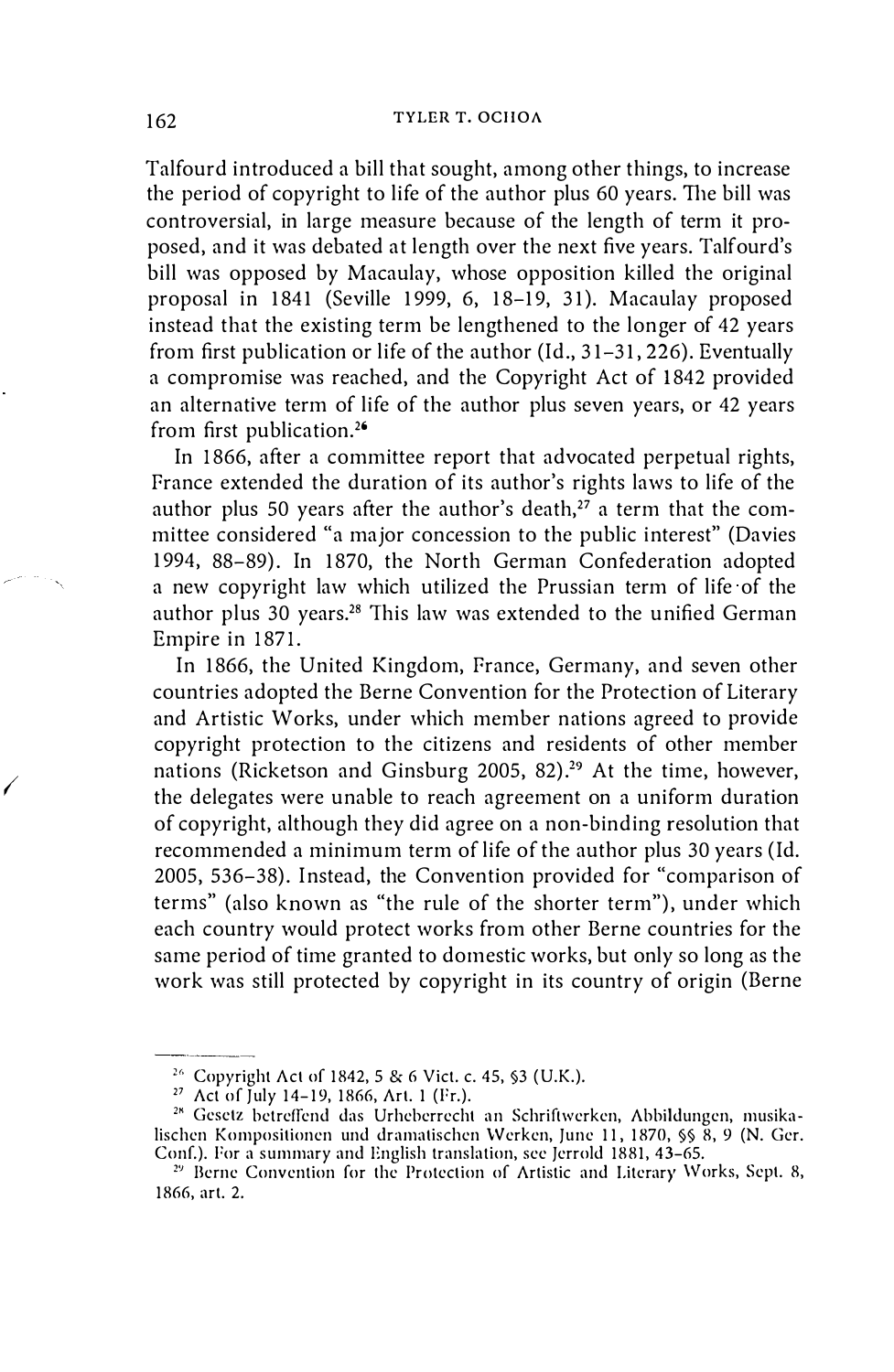1866, art. 2). Once the copyright expired in the country of origin, it expired in all other Berne nations as well.

For the United States and other nations that remained outside the Berne Union, there was no legal obligation to provide any copyright protection to the works of foreign authors; and like most countries, the United States allowed the published works of foreign authors to be copied with impunity in the absence of any treaty obligation (Ochoa 2008, 167-71). Moreover, even after the United States began to extend copyright protection to some foreign authors beginning in 1891, it granted such protection only if the foreign author complied with the formalities required by United States law (Id., 172-173).<sup>30</sup> Thus, for most of the nineteeth century, the term of protection provided to foreign authors in the United States was zero.

## 7he Twentieth Century

At the 1908 Berlin Conference to revise the Berne Convention, the German delegation proposed that the term of protection be that granted to domestic authors in the country in which protection was sought, without regard to the term in the country of origin. Although this would have effectively lengthened the term of copyright, the proposal met with considerable resistance without a uniform term of protection (Ricketson and Ginsburg 2005, 538-39). Ultimately, the 1908 Berlin Revision recommended a term of life of the author plus 50 years, but otherwise retained the "rule of the shorter term."3l Although the Convention did not make the term mandatory, the United Kingdom nonetheless adopted a life-plus-fifty-years term in its 1911 Copyright Act.<sup>32</sup>

In 1905, in the United States, the Librarian of Congress convened a conference for the purpose of discussing a general revision of the copyright laws. At the conference, authors and publishers both expressed the view that the term of copyright ought to be as long as possible, and they suggested adoption of the French term of life of the author plus 50 years. The principal reasons advanced were that copyright was

<sup>&</sup>lt;sup>30</sup> Act of March 3, 1891, c. 565, 26 Stat. 1106.

<sup>&</sup>lt;sup>31</sup> Berne Convention for the Protection of Literary and Artistic Works, Sept. 8, 1 886, revised at Berlin, Nov. IS, 1 908, art. 7.

 $32$  Copyright Act of 1911, 2 Geo. V c. 46, §3 (U.K.). The Act provided, however, that after 25 years from the death of the author, anyone could reprint the work by giving notice and paying a royalty to the copyright owner of ten percent of the publishcd price for all copies sold (Id.).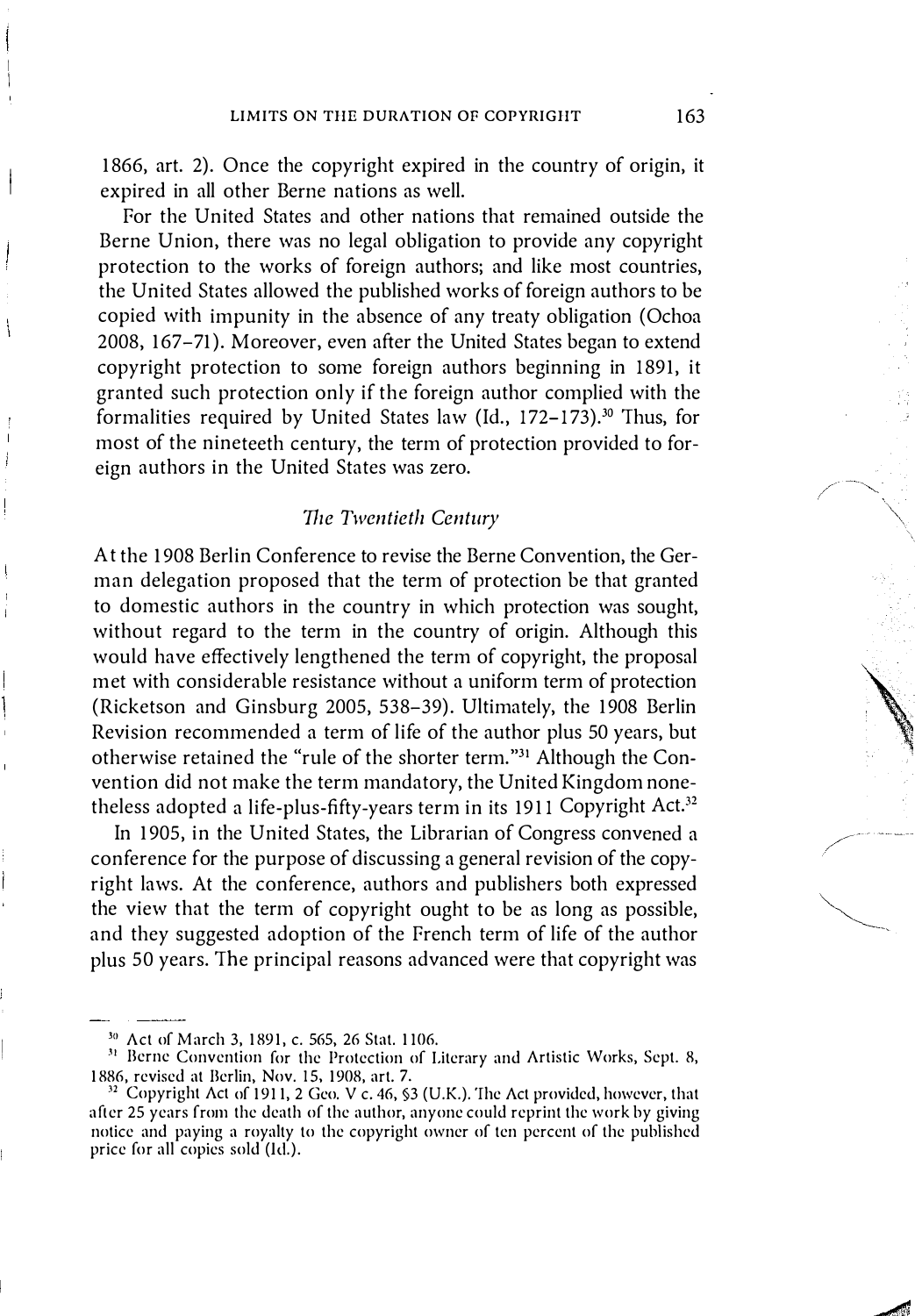a natural right of the author; that authors ought not to outlive their copyrights; that it would provide income to the author's children and grandchildren; and that it ought not to be shorter than the term prevailing in many European countries (Brylawski and Goldman 1975, C3, C7, Cll, C75, C78; Ochoa 2001, 33-39). At Congressional hearings in 1906, the star witness was Mark Twain, who believed that copyright ought to be perpetual (Brylawski and Goldman 1975, JI 16-20; Ochoa 2001, 36). Twain also remarked, however, that he had been able to negotiate a much higher price for his works at the time of renewal (Brylawski and Goldman, K20, K61-66, K88, K 163, S 14; Ochoa 2001, 37-38). As a result, in the 1909 Act Congress retained an initial term of 28 years, but it extended the renewal term to 28 years, for a maximum duration of 56 years from the date of first publication.<sup>33</sup>

Elsewhere, the march toward longer terms continued. In 1934, Germany adopted a term of life of the author plus 50 years, and Austria followed suit in 1936.34 Finally, in the 1948 Brussels Revision of the Berne Convention, a minimum term of life of the author plus 50 years was made mandatory, while the "rule of the shorter term" was retained for those nations that had longer terms.<sup>35</sup> The basic term of life plus 50 years was carried forward in the 1967 Stockholm Revision and the 1971 Paris Revision of the Berne Convention.<sup>36</sup>

In the United States, the Copyright Act of 1976 adopted the Berne Convention term of life of the author plus 50 years for all works created on or after January 1, 1978 (except for "works made for hire," which were given the shorter of 75 years from first publication or 100 years from creation).<sup>37</sup> Those works that had been published or registered before 1978 and were still under copyright retained an initial term of 28 years but had their renewal terms extended to 47 years, for

<sup>&</sup>lt;sup>33</sup> Copyright Act of 1909, §§23-24, 35 Stat. 1075, 1080-81.

<sup>&</sup>lt;sup>31</sup> Act of Dec. 13, 1934, Art. 1 (Ger.); Act of Apr. 9, 1936, Art. 60 (Aus.).

<sup>&</sup>lt;sup>35</sup> Berne Convention for the Protection of Literary and Artistic Works, Sept. 9, 1886, revised at Brussels, June 26, 1948, art. 7(1) (basic term); id. art. 7(2) (comparison of terms). 'lhe minimum basic term was not applied to cincmatographic and photographic works. Id., art. 7(3).

 $36$  Berne Convention for the Protection of Literary and Artistic Works, Sept. 9, 1886, revised at Stockholm, July 14, 1967, art. 7(1) (basic term); id., art. 7(8) (comparison of terms); Berne Convention, *supra* note 7, art. 7(1) (basic term); id., art. 7(8) (comparision of tcrms).

<sup>&</sup>lt;sup>37</sup> Former 17 U.S.C. §302 (1976), 90 Stat. 2451, 2572.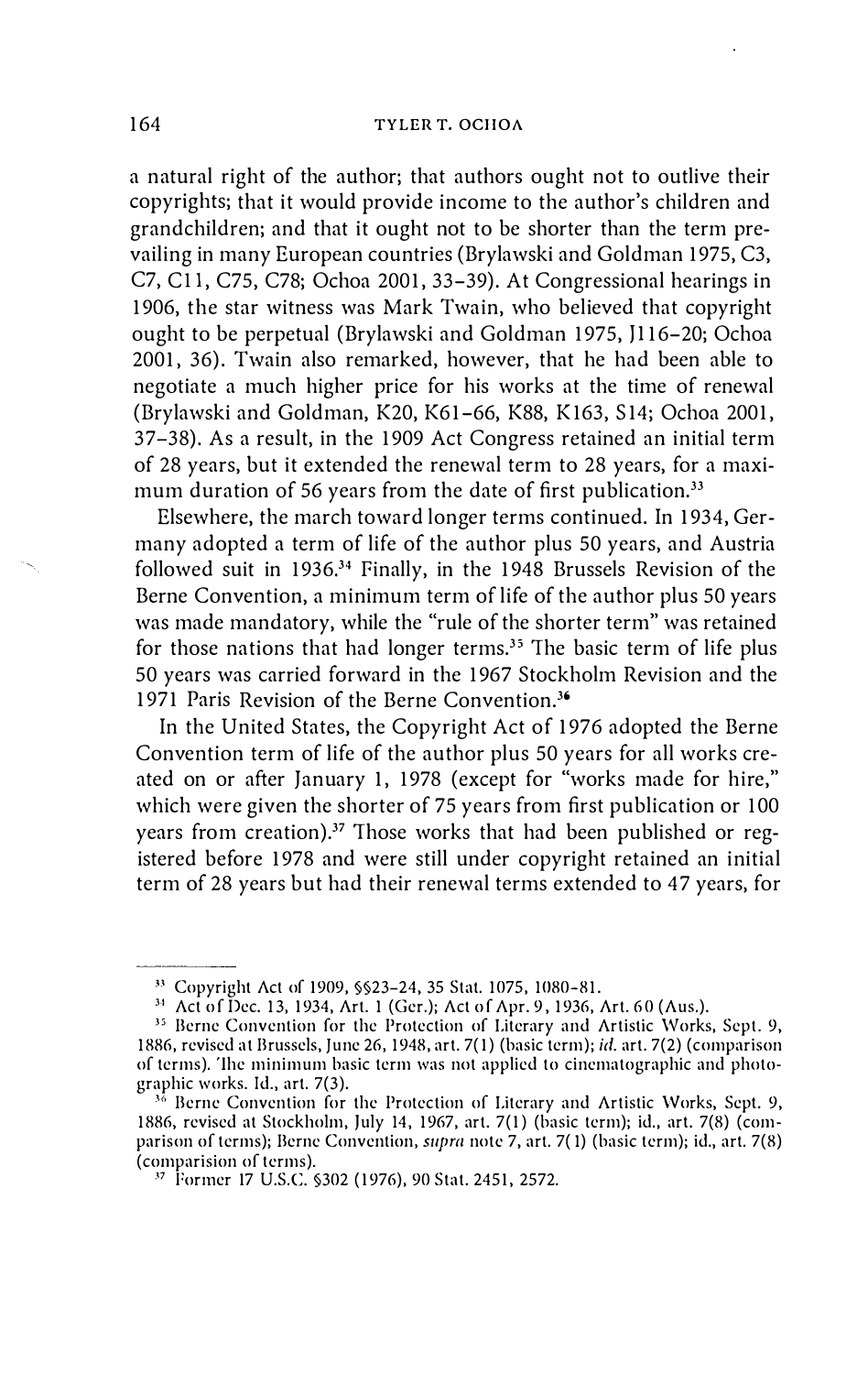a maximum duration of 75 years from first publication.<sup>38</sup> As a transitional measure, those works created before 1978 that had not been published or registered (and which therefore were still protected by state common-law copyright) were accorded the same term given to new works, subject to a statutory minimum term of either 25 or 50 years.39 The adoption of the life-plus-50-years term was principally motivated by the prospect of eventual U.S. adherence to the Berne Convention,<sup>40</sup> which finally occurred on March 1, 1989.<sup>41</sup>

In 1993, the Council of the European Community decided to harmonize copyright terms. At the time, only Germany and Spain had terms longer than life-plus-SO years; but rather than requiring Germany and Spain to reduce their copyright terms, the Council required all of the other European nations to increase their copyright terms to life plus-70-years.<sup>42</sup> In the same Directive, however, the Council mandated the use of the rule of the shorter term, so that works from the United States and other non-European countries would not receive the benefit of the longer term (Id.,  $art. 7(1)$ ). That, in turn, led American copyright holders to pressure Congress to adopt the life-plus-70 years term, which it did in the Sonny Bono Copyright Term Extension Act of 1998 (CTEA).<sup>43</sup> Shortly after its enactment, the CTEA was challenged in court on the grounds that it violated both the Patent and Copyright Clause and the First Amendment of the U.S. Constitution. On January 15, 2003, however, the United States Supreme Court held that the CTEA did not violate the U.S. Constitution,<sup>44</sup> meaning that the terms of protection set forth in the CTEA currently govern the duration of copyright in the United States.

<sup>38</sup> Former 17 U.S.C. §304 (1976), 90 Stat. at 2573-74.

<sup>&</sup>lt;sup>39</sup> Former 17 U.S.C. §303 (1976), 90 Stat. at 2573. All unpublished works received a statutory minimum of 25 years until December 31, 2002; if the work was published during that period, the statutory minimum was extended through December 31, 2027  $(id).$ 

 $10$  See H.R. Rep. No. 94-1476, at 135 (1976).

<sup>&</sup>lt;sup>41</sup> See Berne Convention Implementation Act, Pub. L. No. 100-568, 102 Stat. 2853.

<sup>1</sup> 2 Council Directive 93/98/EEC of October 29, 1993, Harmonizing the Term of Protection of Copyright and Certain Related Rights, art. 1(1), 1993 O.J. (L 290) 9.

<sup>1</sup> 3 P.L. No. 105-298, Title I, 1 1 2 Stat. 2827.

<sup>&</sup>lt;sup>44</sup> See Eldred v. Ashcroft, 537 U.S. 186 (2003).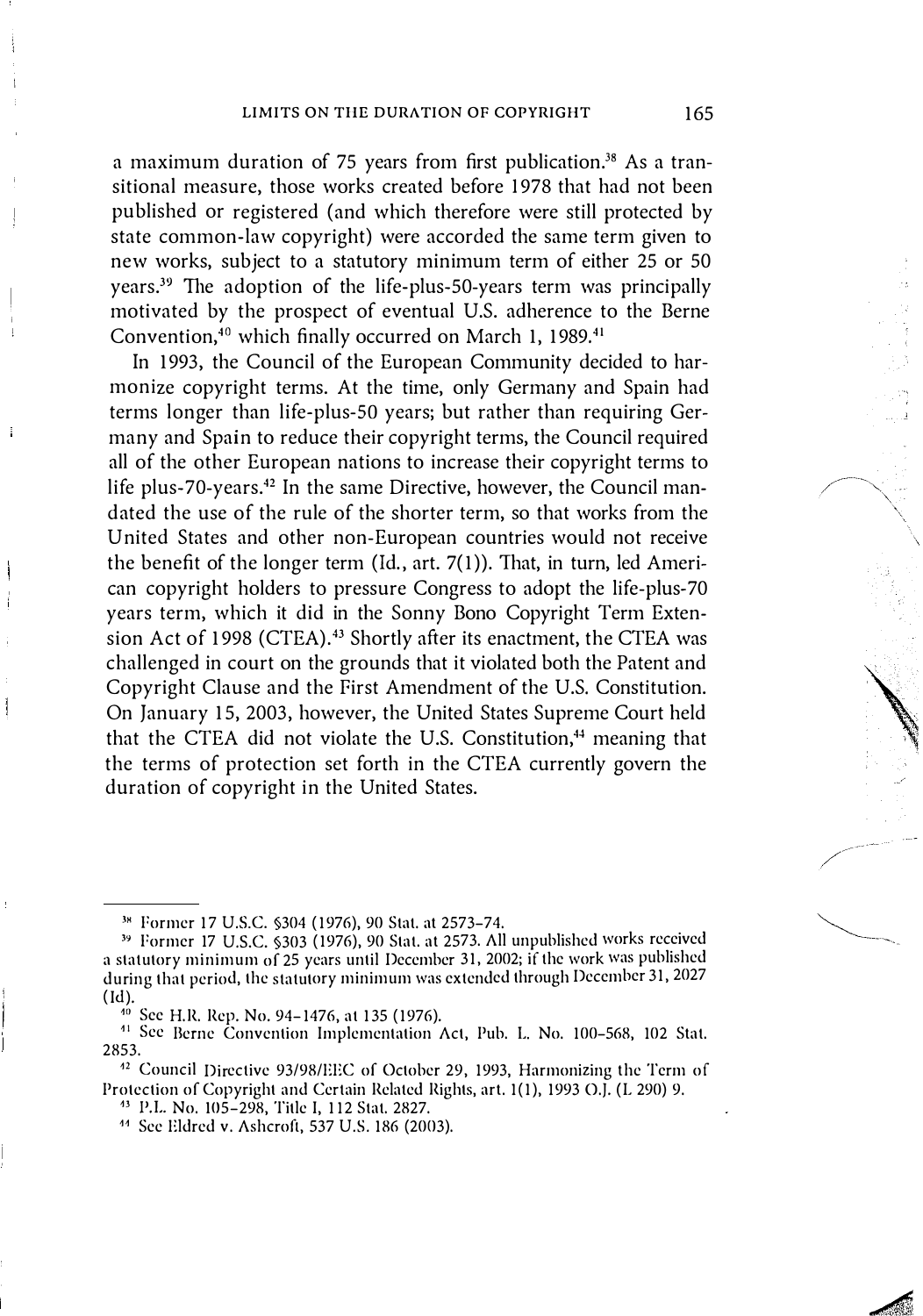#### 166 TYLER T. OCHOA

# 2. CURRENT LAWS ON COPYRIGHT DURATION

## Copyright and Neighboring Rights

It is important to note that most countries of the world distinguish between copyright in literary and artistic works and so-called "neighboring rights" of performers, producers of sound recordings ("phonograms" in international parlance), and broadcasting organizations. Various reasons have been given for the distinction. For sound recordings, "the objection was made that these were productions of an 'industrial character' and not capable of constituting literary or artistic creations" (Ricketson and Ginsburg 2005, 1205). Both broadcasts and sound recordings are typically produced through the collaboration of a large number of individuals, making it difficult to identify the "author" or "authors" of such works. Of course, similar objections were also raised with respect to both photographs and motion pictures, both of which are now protected under the Berne Convention, so the resulting division of labor between copyright and neighboring rights seems to be rather arbitrary, a matter of historical accident more than sound principle (Id., 1205-1209). Nonetheless, it is a fact that the term of protection accorded to such "neighboring rights" has lagged behind the term of protection granted to "literary and artistic works" under the Berne Convention; indeed, even though photographs and motion pictures succeeded in being brought under Berne, the term of protection provided to such works has not always kept pace with the basic term of protection.

## International Agreements Concerning Copyright

Article 7 of the Berne Convention provides that "[t]he term of protection granted by this Convention shall be the life of the author and fifty years after his death" (Berne 1971, art. 7(1)). For works of joint authorship, the term is measured from the death of the last surviving author (Id., art. 7bis). However, for motion pictures (or "cinematographic works" in international parlance), countries "may provide that the term of protection shall expire fifty years after the work has been made available to the public with the consent of the author," or if the work is not made available to the public, within 50 years after its making (Id., art. 7(2)). Anonymous and pseudonymous works are also protected for "fifty years after the work has been lawfully made

(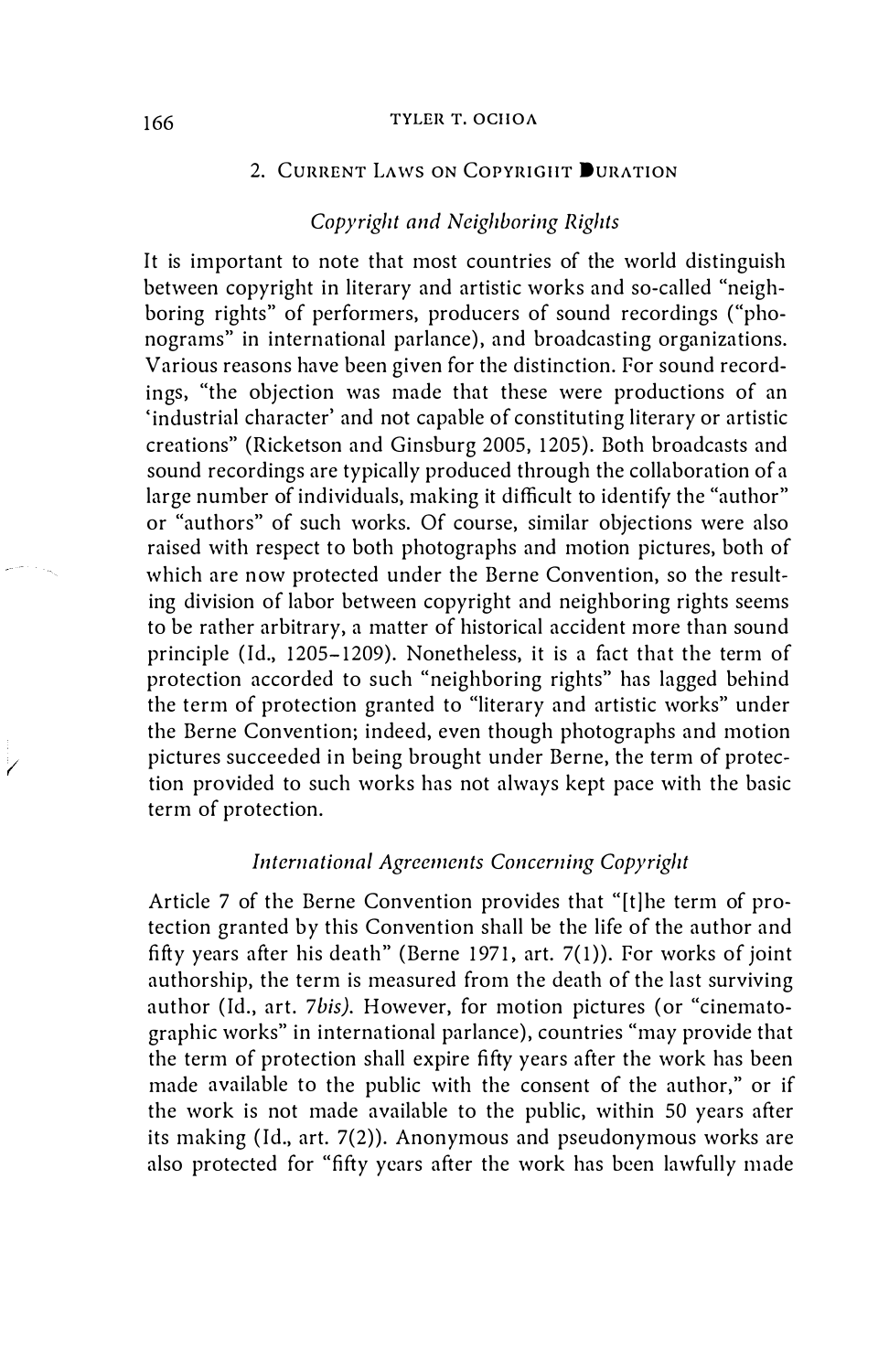available to the public," unless the author discloses his or her identity during that time (Id., art. 7(3)). Countries are permitted to provide shorter terms of protection to photographic works and works of applied art, but such terms must last at least 25 years from the time the work was created (Id., art. 7(4)). All the foregoing terms of protection run to the end of the calendar year in which they would otherwise expire (Id., art. 7(5)).

As of October 15,2008, there were 164 members of the Berne Union (WIPO 2008a). Those countries that were already members of the Rome Act of the Convention and that had shorter terms on the date they signed either the Stockholm text or the Paris text were permitted to retain such shorter terms (Berne 1971, art. 7(7)). All countries are permitted to grant longer terms of protection (Id., art. 7(6)). "In any case, the term shall be governed by the legislation of the country where protection is claimed; however, unless the legislation of that country otherwise provides, the term shall not exceed the term fixed in the country of origin of the work" (Id., art.  $7(7)$ ).

Article 6bis of the Berne Convention requires that the author's moral rights of attribution and integrity "shall, after his death, be maintained, at least until the expiry of the economic rights." However, those countries that did not protect such rights after the death of the author at the time of their accession are permitted to retain terms that cease upon the author's death (Id., art. 6bis(2)).

'The Agreement on Trade-Related Aspects of Intellectual Property Rights (TRIPS) makes all of the substantive provisions of the Berne Convention (except Article 6bis) enforceable between nations through the dispute resolution mechanism of the World Trade Organization (TRIPS, arts.  $9, 64$ ).<sup>45</sup> As of July 23, 2008, there were 153 members of the World Trade Organization, all of whom must abide by the TRIPS Agreement (WTO 2008). TRIPS does not change the basic term of protection provided by Berne except in one instance: Article 12 of TRIPS requires that photographs and works of applied art be given at least 50 years of protection from the year of authorized publication,

\

<sup>&</sup>lt;sup>45</sup> Agreement on Trade-Related Aspects of Intellectual Property Rights, Apr. 15, 1994, Marrakesh Agreement Establishing the World Trade Organization, Annex 1C, Legal Instruments-Results of the Uruguay Round, 1869 U.N.T.S. 299, 33 I.L.M. 1197 (J 994) [hereinafter TRIPS Agreement).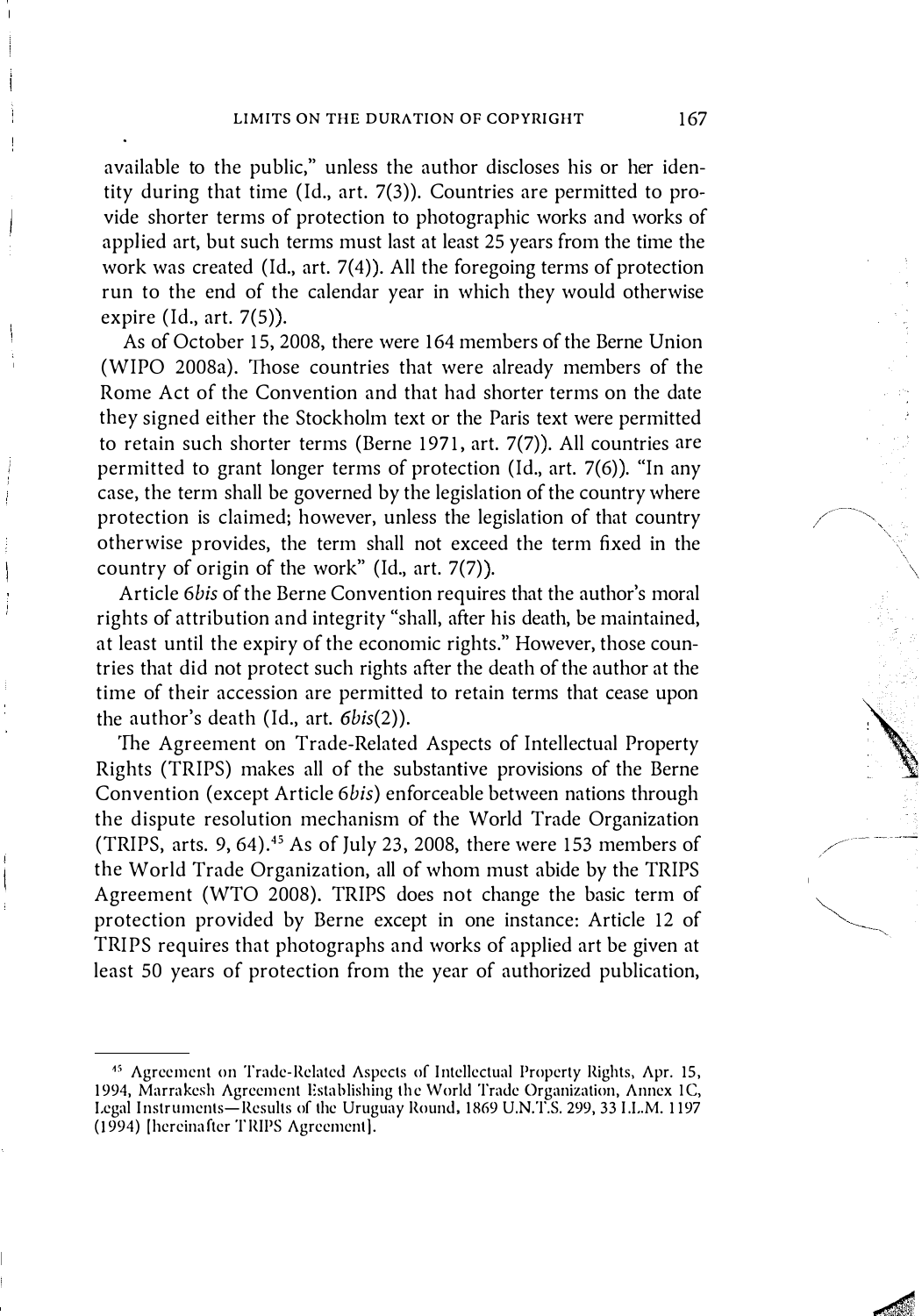or if no such publication occurs, 50 years from the date the work was created (TRIPS, art. 12).

Article 9 of the WIPO Copyright Treaty requires that member nations give photographic works the same duration of protection as that provided to other literary and artistic works: namely, life of the author plus 50 years.<sup>46</sup> As of March 5, 2009, 70 countries (including the United States) were parties to the WIPO Copyright Treaty (WIPO 2009c).

In addition to these multilateral treaties, the United States (a net exporter of copyrighted works) has entered into a number of bilateral Free Trade Agreements that require some of its trading partners (such as Australia) to adopt a basic term of copyright protection of life of the author plus 70 years.<sup>47</sup> Other countries (such as Canada), however, have resisted pressure from the United States and the European Union to increase copyright terms beyond those provided in the Berne Convention.48

# International Agreements Concerning Neighboring Rights

The Rome Convention for the Protection of Performers, Producers of Phonograms and Broadcasting Organizations was signed on October 26, 1961.49 It provides that performers shall have the right to prevent fixations, reproductions, and broadcasts of their performances (Id., art 7); that producers of phonograms have the right to prohibit reproductions of their phonograms and to be compensated for any broadcasts

/

<sup>&</sup>lt;sup>46</sup> WIPO Copyright Treaty, Dec. 20, 1996, art. 9, 36 I.L.M. 65.

<sup>&</sup>lt;sup>47</sup> See, e.g., United States-Australia Free Trade Agreement, art. 17.4(4) (May 18, 2004). The Agreement also provides a minimum term for works made for hire of 70 years after first publication, or if the work is not published within 50 years, 70 years after creation (Id.). 'Ihere arc similar provisions in the Free Trade Agreements between the United States and Bahrain (Art. 14.4(4)), Chile (Art. 17.5(4)), Columbia (Art. 16.5(5)), Korea (Art. 18.4(4)), Morocco (Art. 15.5(5)), Panama (Art. 15.5(4)), Peru (Art. 16.5(5)), and Singapore (Art. 16.4(4)). In the Free Trade Agreement with Oman, the alternative term is 95 years after first publication, or if the work is not published within 25 years, 120 years from creation  $(Art. 15.4(4))$ . For the full texts of these agreements, see USTR 2009.

<sup>&</sup>lt;sup>48</sup> See, e.g., North American Free Trade Agreement, Art. 1705 (life-plus-50-years); Copyright Act art. 6, R.S.C. 1 985, ch. C-42, §6; RS.C. 1 993, ch. 44, §6 (Can.). Although NAFT A's minimum term remains at life-plus-50 years, in 2003 Mexico adopted a basic term of life-plus-100 years. See La Ley Federal del Derecho de Autor, Art. 29 (Mex.).

<sup>,&#</sup>x27;) International Convention for the Protection of Performers, Producers of Phonograms and Broadcasting Organizations, Oct. 26. 1 961. 496 U.N.T.S. 44.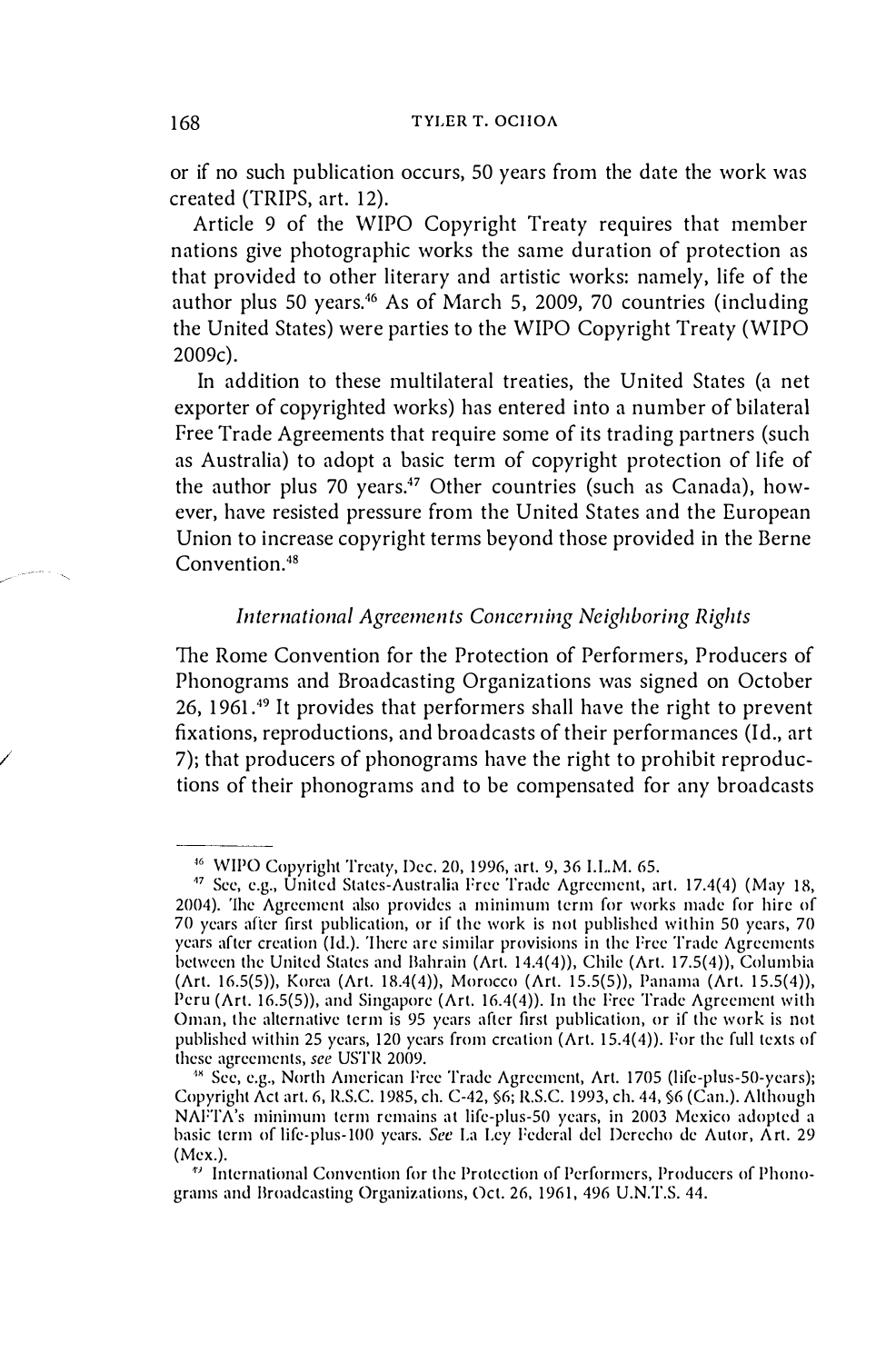of their phonograms (Id., arts. 10, 12); and that broadcasting organizations have the right to prevent fixations, reproductions or rebroadcasts of their broadcasts (Id., art. 13). Under Article 14 of the Rome Convention, such protection shall last at least 20 years from the year in which the performance took place, the fixation was made, or the broadcast took place (Id., art. 14). As of February 13, 2009, 88 nations (not including the United States) were parties to the Rome Convention (WIPO 2009a). The United States, however, has acceded to the 1971 Geneva Phonograms Convention, which also provides a right against unauthorized reproduction for a minimum term of 20 years from the date of fixation or first publication.<sup>50</sup>

'The TRIPS Agreement provides rights similar to the Rome Convention (except for the compensation for unauthorized broadcasts of phonograms), but it provides a longer term of protection for performers and producers of phonograms of at least 50 years from the year in which the fixation was made or the performance took place (TRIPS, art. 14(5)). The minimum term of protection for broadcasting organizations remains 20 years from the date the broadcast took place. (Id.).

'The WIPO Performances and Phonograms Treaty (WPPT) provides similar protection for both performers and producers of phonograms (omitting broadcasting organizations), and provides to performers a minimum term of 50 years from the year in which the fixation was made, and to producers a minimum alternative term of 50 years from the year in which the phonogram was first published or 50 years from the year in which the phonogram was fixed.<sup>51</sup> As of December 18, 2008, 68 nations (including the United States) were parties to the WPPT (WIPO 2008b).

In addition to these multilateral treaties, the United States has entered into a number of bilateral Free Trade Agreements that require some of its trading partners (such as Australia) to adopt a basic term of protection for performers of life-plus-70 years, and for phonograms

<sup>&</sup>lt;sup>50</sup> Geneva Convention for the Protection of Producers of Phonograms Against Unauthorized Duplication of 'lheir Phonograms, Oct. 29, 1971, art. 4, 25 U.S.T. 309, 866 U.N.T.S. 71. As of February 25, 2009, there were 77 members of the Geneva Phonograms Convention (WIPO 2009b).

<sup>&</sup>lt;sup>51</sup> WIPO Performances and Phonograms Treaty, Dec. 20, 1996, 36 I.L.M. 76, arts. 5-10 (performers); id. arts. 11-14 (producers); id. art. 17 (terms of protection).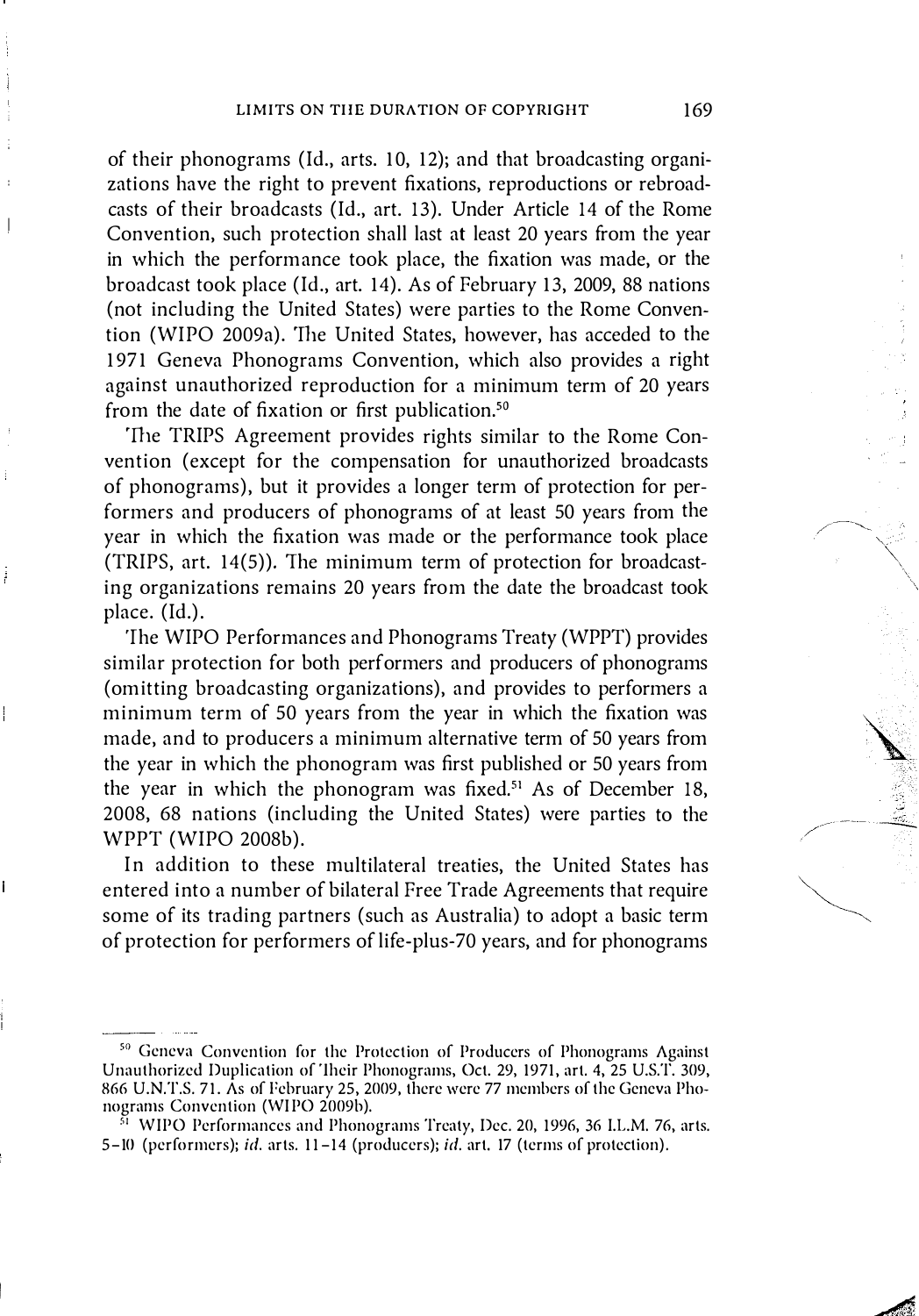#### 170 TYLER T. OCHOA

of 70 years after first publication, or if the phonogram is not published within 50 years, 70 years after creation.<sup>52</sup>

# 1he European Union

The European Union's Directive on the Term of Protection of Copyright and Certain Related Rights applies to the 27 members of the European Union and the three other members of the European Economic Area.53 Under the Directive, "[tlhe rights of an author of a literary or artistic work ... shall run for the life of the author and for 70 years after his death (Directive,  $art. 1(1)$ )." For works of joint authorship, the term is calculated from the death of the last surviving author  $(Id, art. 1(2))$ . For anonymous or pseudonymous works and collective works, the term is the longer 70 years from the year the work is lawfully made available to the public or 70 years from the year of creation, unless the identity of the individual author or authors is disclosed (Id., arts.  $1(3)$ ,  $1(4)$ ,  $1(6)$ ).

Original photographs are given the same term of protection as other literary and artistic works (Id., art. 6). For cinematographic works, the term is 70 years after the death of the last of the following to survive: the principal director, the author of the screenplay, the author of the dialogue and the composer of music written specifically for the film (Id., art. 2).

The neighboring rights of performers, producers of phonograms, and broadcasting organizations last for 50 years after the date of the performance, the fixation, or the broadcast, respectively; except that if a performance or phonogram is lawfully published or communicated

<sup>52</sup> See, e.g., United States-Australia Free Trade Agreement, art. 17.4(4). There are similar provisions in the Free Trade Agreements between the United States and Bahrain (Art. 14.4(4)), Chile (Art. 17.6(7)), Columbia (Art. 16.6(7)), Korea (Art. 18.4(4)), Morocco (Art. 15.5(5)), Panama (Art. 15.5(4)), Peru (Art. 16.6(7)), and Singapore (Art.  $16.4(4)$ ). In the Free Trade Agreement with Oman, the alternative term is 95 years after first publication, or if the work is not published within 25 years, 1 20 years from creation ( $Art. 15.4(4)$ ). (USTR 2009).

<sup>&</sup>lt;sup>53</sup> Directive 2006/116/EC of December 12, 2006, on the Term of Protection of Copyright and Certain Related Rights, art. 1(1), 2006 O.J. (L 374) 12; European Union, Europa: European Countries, Member States of the EU, at http://curopa.cu/ abc/european\_countries/eu\_members/index\_en.htm (accessed Sept. 1, 2009); Agreement on the European Economic Area, May 2, 1992, 1994 O.J. (L 1) 3, annex XVII,  $\epsilon$ 9f, at http://www.cfta.int/content/legal-texts/cea/annexes/annex17.pdf (accessed Sept. 1, 2009).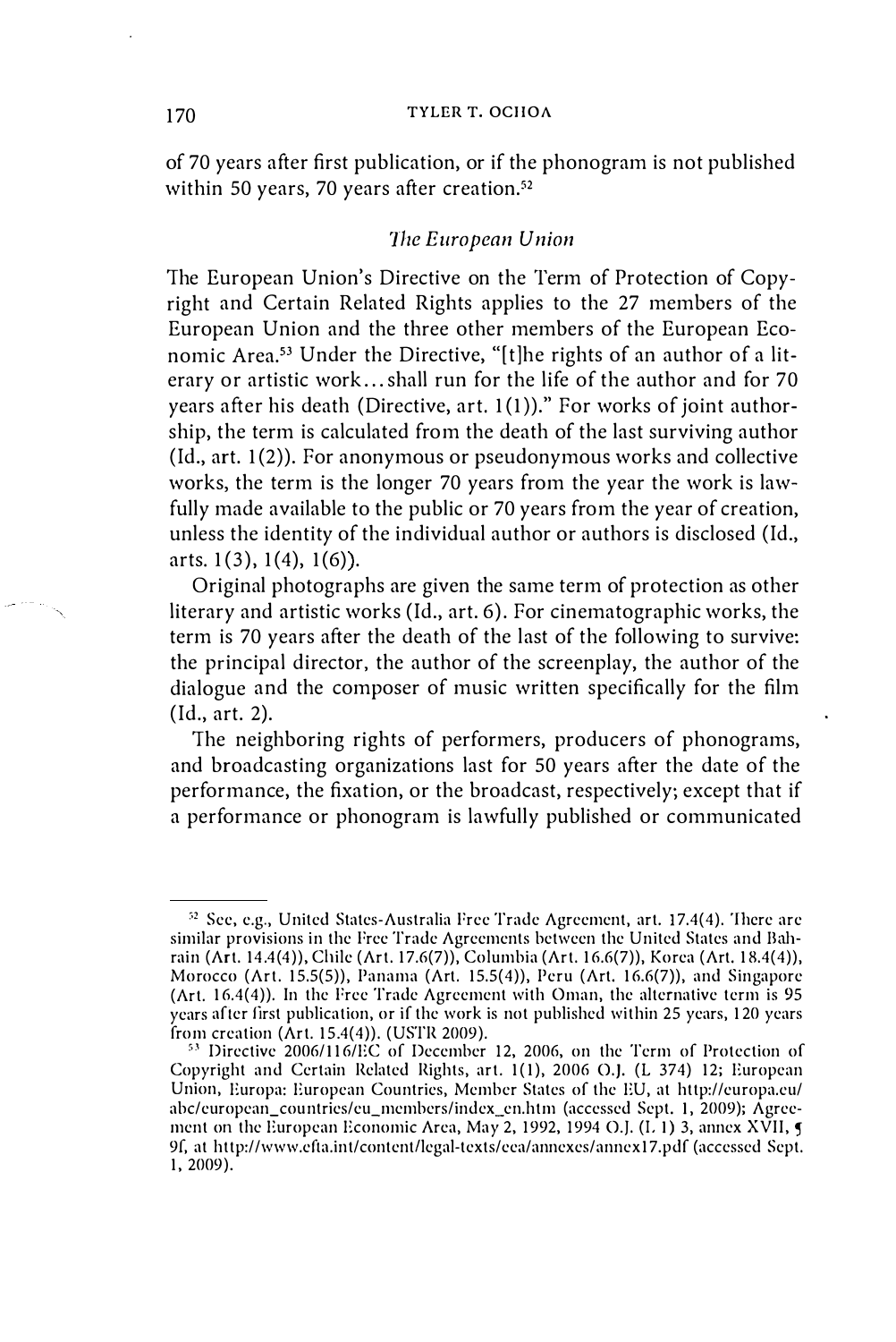to the public during that time, then the right lasts for 50 years after the earlier of such publication or communication (ld., art. 3).

The Directive also requires that when a previously unpublished work is published or communicated to the public for the first time, the publisher must be granted an exclusive right for 25 years from the date of such publication or communication (Id., art. 4). In addition, the Directive permits members to protect "critical and scientific editions of works which have come into the public domain." If such protection is granted, it may last no longer than 30 years from the year in which the publication was first lawfully published (ld., art. 5).

 $\mathbf{I}$ 

As mentioned previously, the Directive mandates the use of the "rule of the shorter term" with regard to works originating in and written by nationals of countries that are not covered by the Directive (ld., art. 7). All terms run to the end of the calendar year in which they would otherwise expire (ld., art. 8). If a member state provided a longer term of protection as of July 1, 1995, the Directive does not require the member state to shorten the term of protection (Id., art.  $10(1)$ ).

Finally, it should be noted that the Directive does not apply to the moral rights of an author, leaving a member state free to apply a longer (or shorter) term for such moral rights (ld., art. 9). In France, for example, the law expressly states that an author's moral rights are perpetual. 54

In April 2009, the European Parliament approved a proposed amendment to the Directive that would extend the rights of performers and producers of phonograms to 70 years from the first authorized publication or communication to the public (European Parliament 2009). Although this amendment has not yet been approved by the Council, its probable adoption suggests that the march toward everlonger terms continues unabated.

#### **United States**

In the United States, all works published before 1923 were in the public domain before the Sonny Bono Copyright Term Extension Act of 1998 was enacted. The CTEA did not attempt to revive any expired copyrights, so all such works remain in the public domain (I7 U.S.c. §304(b)). For works first published between 1923 and 1963, the term

<sup>51</sup> Law No. 92-597 of July \, 1 992 (Fr.), as amcndcd, art. L. 1 21-1.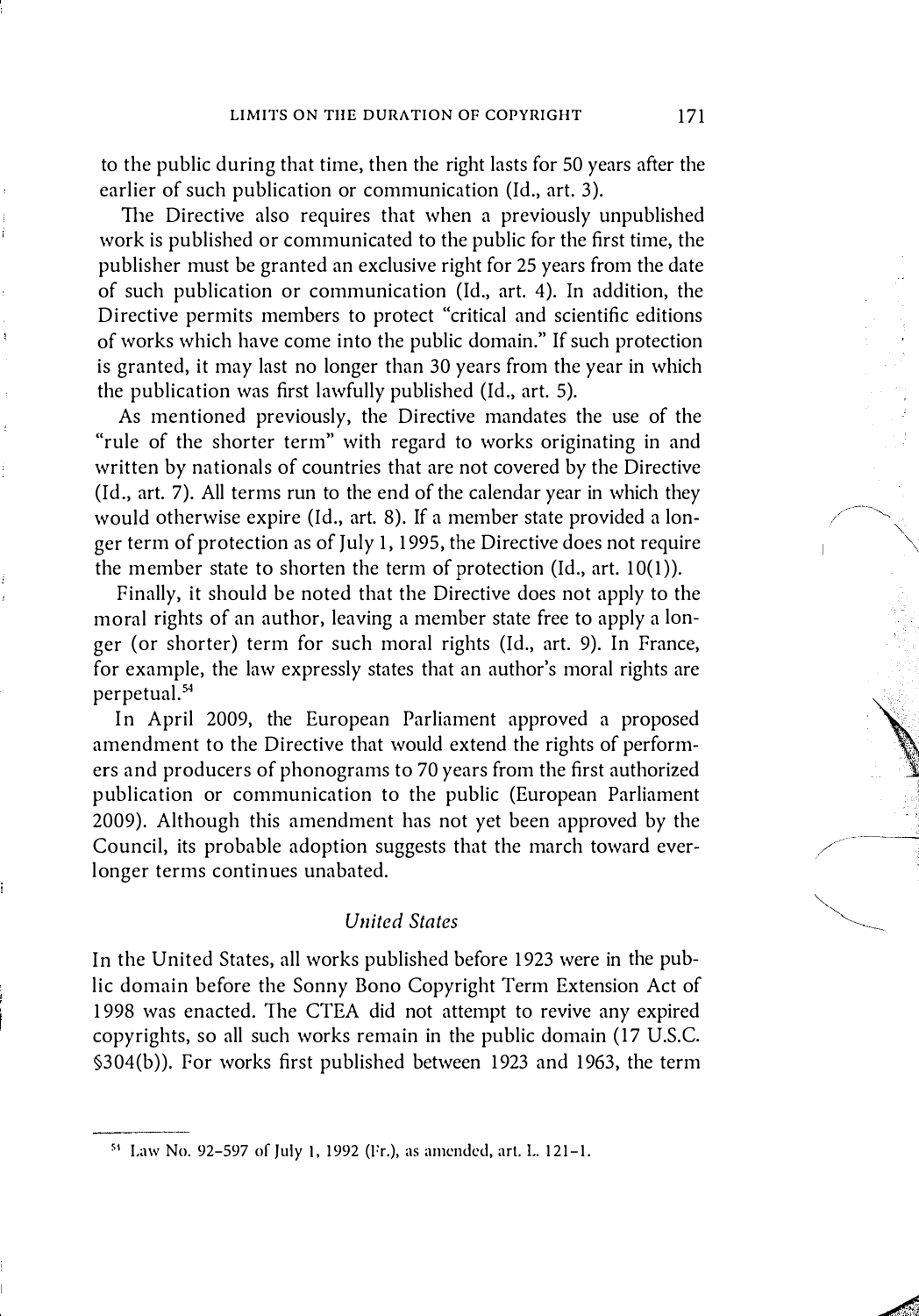of copyright under the 1909 Act was 28 years, which could be renewed once;55 the renewal term was extended twice and is now 67 years, for a maximum duration of 95 years from first publication ( 17 U.S.c. §304(b)). Copyright Office records, however, show that less than 15 percent of the works registered during this time period were renewed; the remaining 85 percent are in the public domain if they are works by American authors or works first published in the United States (Ringer 1960, 222).56 In 1992, copyright renewal was made automatic, so all works first published between 1964 and 1977 have a duration of 95 years from the date of first publication (comprising a 28-year initial term and a 67-year renewal term) (17 U.S.c. §§304(a), 304(b)).

For works created in 1978 or later, the basic term is life of the author plus 70 years (Id.,  $$302(a)$ ). For so-called "joint works" (i.e., works of joint authorship), the term if life of the last surviving author plus 70 years (Id., §302(b)). For works made for hire, the term is 95 years from the date of first publication, or 120 years from the date of creation, whichever is shorter (Id., §302(c)).

Works created before 1978, but not published or registered before 1978, get the same term provided to new works: life of the author plus 70 years, or the alternative fixed term for works made for hire. These works, however, were subject to a statutory minimum term of 25 years from January I, 1978, which has now expired (Id., §303(a)). As a result, any works created before 1978 that remained unpublished as of December 31, 2002, are now in the public domain if the author of the work died more than 70 years before the current year began (Reese 2007, 591; Gard 2006, 690). Those works that were created before 1978, but which were first published between 1978 and 2002, received the same term as new works, subject to a statutory minimum term, which has been extended to December 31, 2047 (17 U.S.C. §303(a)).

A special situation applies to copyright in sound recordings. Sound recordings were not added to the federal Copyright Act until February 15, 1972. Any sound recordings fixed on or after that date are entitled to the same term of protection as that granted to other works of

/

<sup>&</sup>lt;sup>55</sup> Former 17 U.S.C. §24 (1909; repealed 1976).

<sup>56</sup> Works of foreign origin that were in the public domain in the U.S. for failure to comply with formalities such as notice or renewal. but that were not yet in the public domain in their country of origin, had their copyrights restored effective January 1, 1996. See 17 U.S.C.  $\sin(4\Lambda(a)(1)(\Lambda); id. \$  104 $\Lambda(h)(2)$  (defining "date of restoration"); id. § I04A(h)(6) (defining "restored work").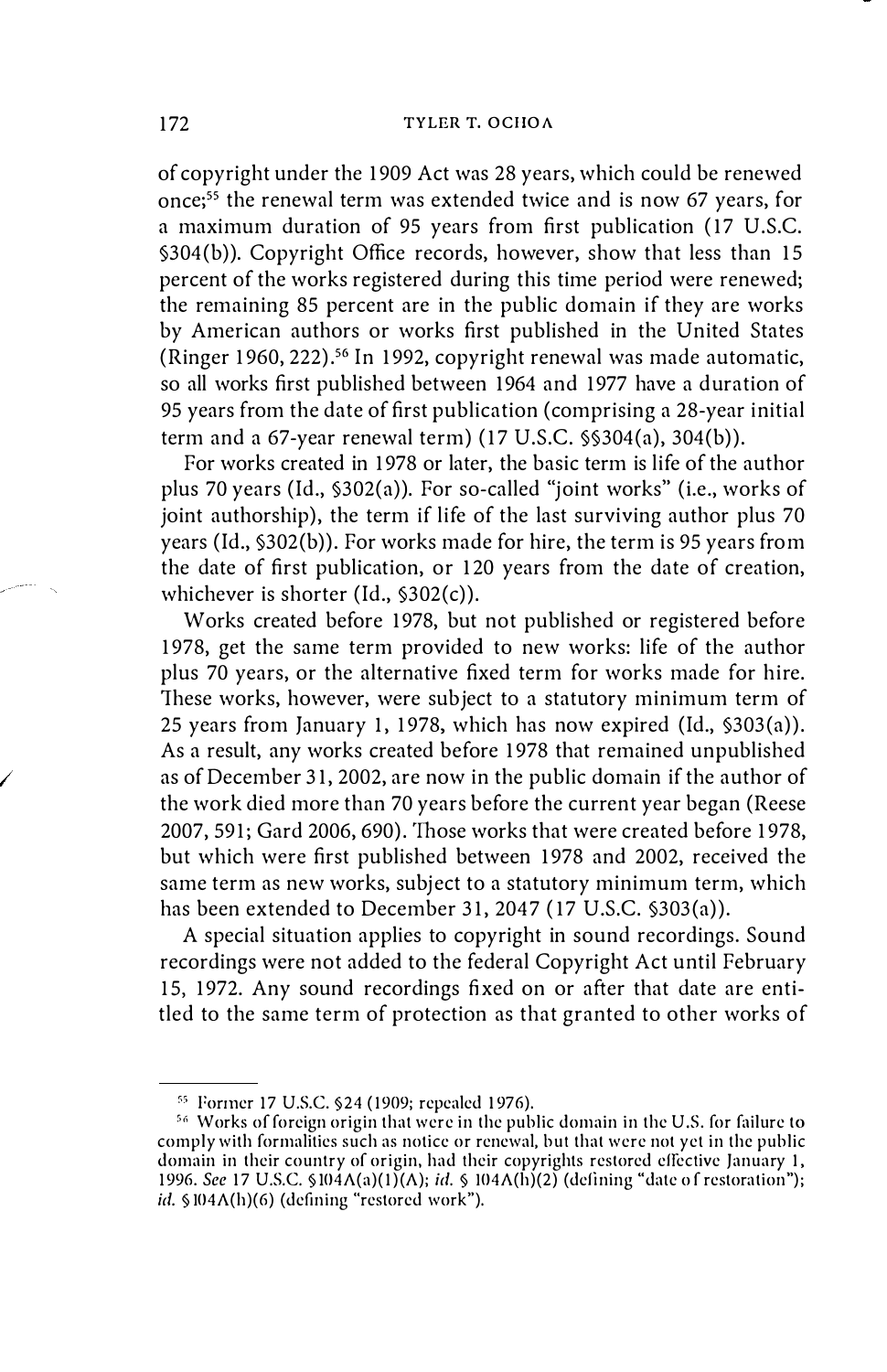authorship. Any sound recordings fixed before that date, however, are governed by state law rather than by federal law; and federal law provides that any state-law protection shall not be preempted by federal law until February 15, 2067 (95 years from the date sound recordings first became eligible for federal copyright protection) (Id.,  $$301(c)$ ). This leaves the term of copyright in such pre- 1972 sound recordings up to the individual states.

Only one state has a statute regarding the duration of copyright in such sound recordings: California provides that all such sound recordings will be protected until February 15, 2047.<sup>57</sup> In one other state there is a court decision concerning the duration of copyright in such sound recordings. In 2005, the New York Court of Appeals (the highest court in the state of New York) held that sound recordings had a perpetual common-law copyright under New York law; that such sound recordings were not placed in the public domain when phonorecords of the sound recording were reproduced and distributed in New York; and that such sound recordings did not enter the public domain in New York when their copyrights expired in their country of origin.58 Consequently, all sound recordings will remain under copyright in the state of New York until state law is preempted by federal law on Pebruary 15, 2067.

#### 3. CONCLUSION

A rational choice concerning the duration of copyright cannot be made until some kind of consensus has been reached on the rationale for copyright protection. While common-law systems started from a utilitarian perspective, international harmonization has moved them much closer toward the natural right view of copyright that prevails in most civil law countries. Even in such countries, however, the countervailing considerations of increased access to literary and artistic works and the difficulty of identifying and locating copyright owners have led to some temporal limit on the duration of copyright.

The history of copyright duration demonstrates that while copyright terms have been lengthened a number of times, they are almost

<sup>57</sup> Cal. Civ. Code §980(a)(2).

<sup>&</sup>lt;sup>58</sup> See Capitol Records, Inc. v. Naxos of America, Inc., 830 N.E.2d 250 (N.Y. 20(5).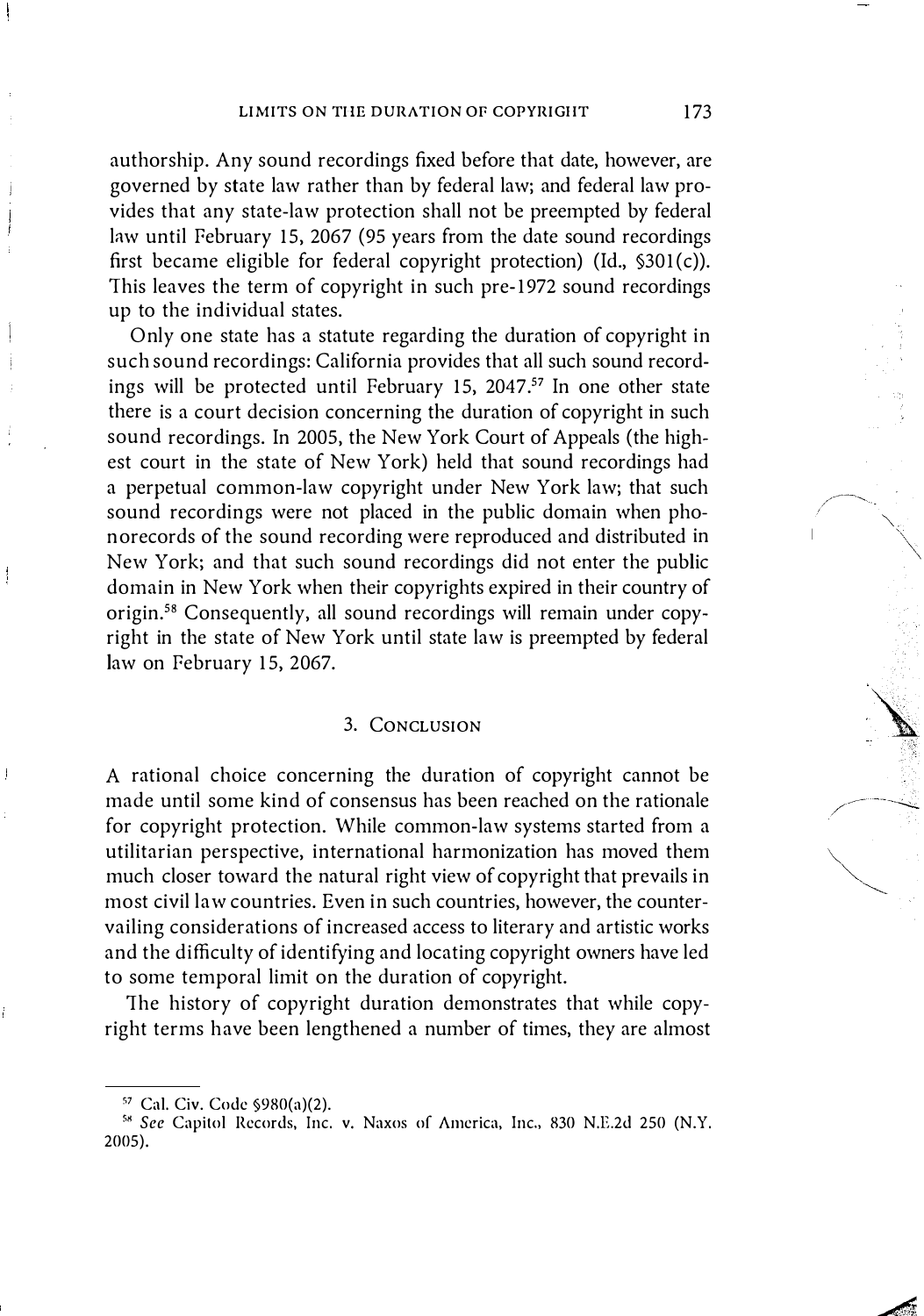never shortened. 'This is consistent with the principles of public choice theory discussed above, which hold that when the benefits of a law are concentrated but the costs of that law are diffuse, a small well-focused interest group will usually succeed in obtaining passage of the law, even if it does not benefit society as a whole. However, because of the controversy concerning the CTEA, public awareness of the costs of extending the duration of copyright has been raised (Karjala 2007; Lessig 2004). Thus, while it can be expected that copyright owners will attempt to obtain further extensions of the copyright term in the future, it also should be expected that they will meet with more significant opposition than they faced in 1998. Whether opponents of copyright term extension will have the political power to succeed in defeating future attempts at copyright term extension, however, remains to be seen.

#### **REFERENCES**

- Akerloff, George A., et al. 2002. Brief Amici Curiae in Support of Petitioners, in Eldred v. Ashcroft, 537 U.S. 1 86 (2003) (No. 01-618). http://cyber.law.harvard.edu/openlaw/ eldredvashcroft/supct/amici/economists.pdf (accessed Sept. 1, 2009).
- Bard, Robert L., and Lewis Kurlantzick. 1999. Copyright Duration: Duration, Term Extension, The European Union and the Making of Copyright Policy. San Francisco: Austin and Winfield.
- Boswell, James. [1774] 1975. The Decision of the Court of Session Upon the Question of Literary Property in the Cause of Hinton Against Donaldson. In The Literary Property Debate: Six Tracts, 1769-1774, ed. Stephen Parks. New York: Garland.
- Breyer, Stephen. 1970. The Uneasy Case for Copyright: A Study of Copyright in Books,<br>Photocopies and Computer Programs. Harvard Law Review 84: 281. Photocopies and Computer Programs. *Harvard Law Review* 84: 281.<br>1972. Copyright: A Rejoinder. U.C.L.A. Law Review 20: 75.
- 
- Brylawski, Fulton E., and Abe Goldman, ed. 1976. Legislative History of the 1909 Copyright Act. South Hackensack: J. B. Rothman.
- Bureau of the Census. 2000. Voting and Registration in the Election of November 1 998. Washington, DC: Bureau of the Census. http://www.census.gov/prod/2000pubs/ p20-523.pdf (accessed May 15, 2006).

Cobbett, William, ed. 1813. The Parliamentary History of England. London: T.C. Hansard.

- Continental Congress. May 2, 1783. Journals of the Continental Congress, 1774–1779, 24: 326. Washington: US Government Printing Office.
- Davies, Gillian. 1994. Copyright and the Public Interest. Vol. 14 of IIC Studies in Industrial Property and Copyright Law. Munich: Max Planck Institute.
- Dawson, Robert L. 1 992. TIle French Booktrade and the 'Permission Simple' of 1777: Copyright and Public Domain. Oxford: Voltaire Foundation at the Taylor Institution.
- Dietz, Adolf. 1978. Copyright Law in the European Community. Alphen aan den Rijn: Sijthoff & Noordhoff.
- European Parliament. 2009. Texts Adopted, 'Ihursday, 23 April 2009, Strasbourg-Term of Protection of Copyright and Related Rights. http://www.europarl.europa.eu/ sidesl getI)oc.do?type=TA&rcference=P6-'j'A-2009-0282&language=EN&ring= A6-2009-0070 (accessed Sept. I, 2(09).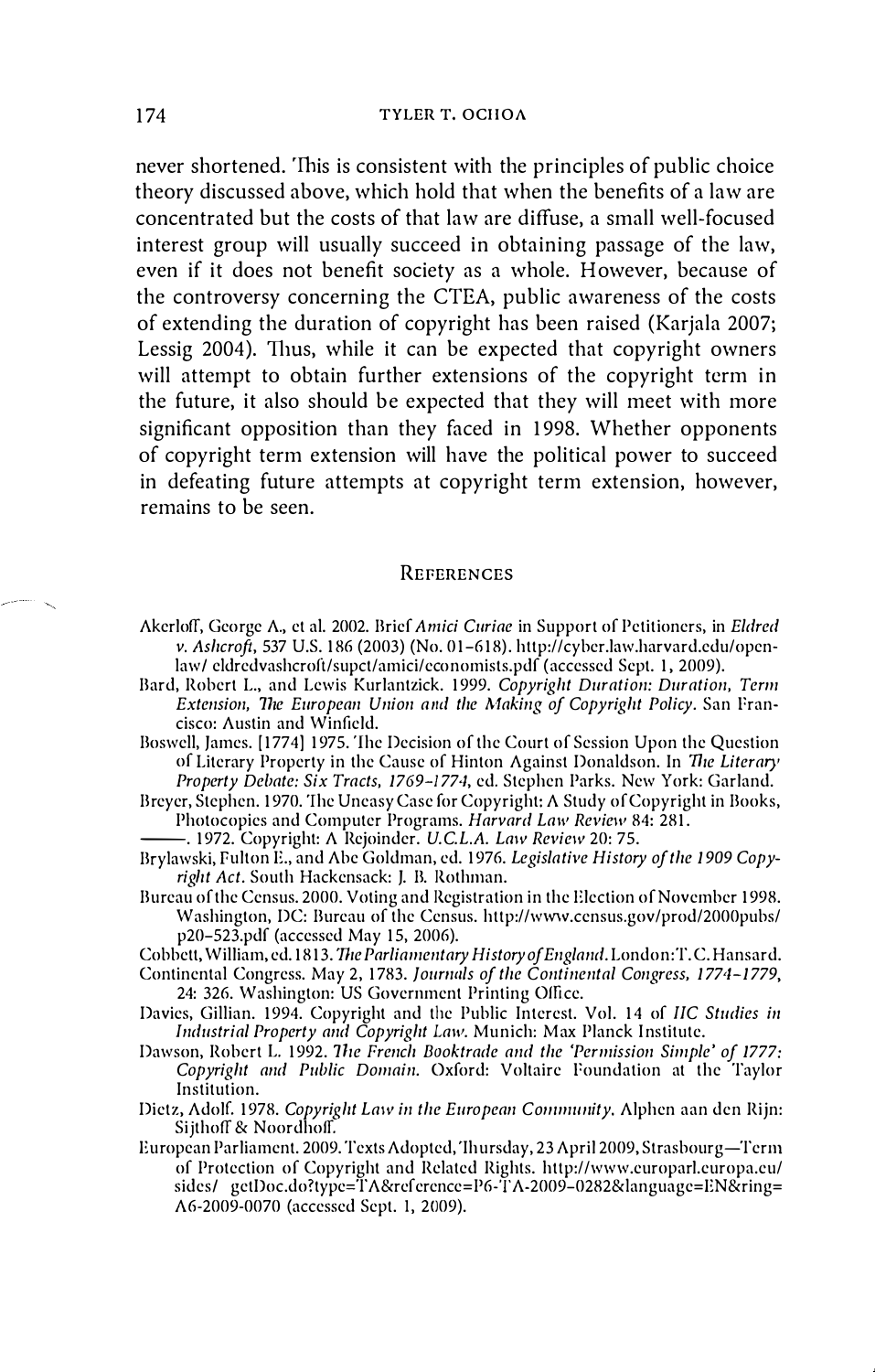- Gales and Seton, comp. 1831. Report of House Judiciary Committee on Copyright, Dec. 17, 1830. In Register of Debates in Congress 7: cxix-cxx. Washington: Gales and Seton.
- Gard, Elizabeth Townsend. 2006. January 1, 2003: 1he Birth of the Unpublished Public Domain and Its International Implications. Cardozo Arts & Entertainment Law lournal 24: 687.
- Ginsburg, Jane. 1 990. A Talc of Two Copyrights: Literary Property in Revolutionary France and America. Tulane Law Review 64: 991.
- Guinan, James Jr. [1957] 1961. Duration of copyright. Study No. 30 of Copyright Law Revision: Studies prepared for the Subcommittee on Patents, Trademarks, and Copyrights of the Committee on the Judiciary, United States Senate, 86th Congress, Second Session, 10: 53. Washington, D.C.: U.S. Government Printing Office.
- Jerrold, Sidney. 1881. A Handbook of English and Foreign Copyright in Literary and Dramatic Works. London: Chatto and Windus.
- Joyce, Craig. 2005. "A Curious Chapter in the History of Judicature": Wheaton V. Peters and the Rest of the Story (of Copyright in the New Republic). Houston Law Review 42: 325.
- Kaplan, Benjamin. 1967. An Unhurried View of Copyright. New York: Columbia University Press.
- Karjala, Dennis S. 1 998. Statement of Copyright and Intellectual Property Law Professors in Opposition to H.R. 604, H.R. 2589, and S. 505, "The Copyright Term Extension Act," Jan. 28, 1 998. http://homepages.law.asu.edu/-dkarjala/Oppos
- ingCopyrightExtension/ legmats/1998Statement.html (accessed Sept. 1, 2009).<br>2006. Congestion Externalities and Extended Copyright Protection. *George*. town Law Journal, 94: 1065.
- --. 2007. Opposing Copyright Extension. http://homepages.law.asu.edu/-dkarjala/ OpposingCopyrightExtension (accessed Sept. 1, 2009).
- Landes, William W. and Richard A. Posner. 1989. An Economic Analysis of Copyright<br>Law. Journal of Legal Studies 18: 325.
- --Law. lOllmal of Legal Stlldies 1 8: 325. . 2003. I ndefinitely Renewable Copyright. Ulliversity of Chicago Law Review 70: 471.
- Lemley, Mark A. 2004. Ex Ante versus Ex Post Justifications for Intellectual Property.
- University of Chicago Law Review 71: 129.<br>2005. Property, Intellectual Property, and Free-Riding. *Texas Law Review* 83: 1 031.
- Lessig, Lawrence. 2004. Free Culture: How Big Media Uses Technology and the Law to Lock Down Culture and Control Creativity, New York: The Penguin Press.
- Litman, Jessica. 1990. The Public Domain. *Emory Law Journal*, 39: 965.
- Locke, John. [1698] 1988. Of Property. Pp. 287-89 in Locke: Two Treatises of Government, ed. Peter Laslett. Cambridge Texts in the History of Political Thought. Cambridge: Cambridge University Press.
- Lowndes, John James. 1840. An Historical Sketch of the Law of Copyright. London: Saunders and Benning.
- M acaulay, Thomas Babington. 1 853. Remarks on the Copyright Bill in the House of Commons (Feb. 5, 1841). Reprinted in Macaulay, Thomas Babington, Speeches, 1: 387. London: H. Vizetelly.
- Nimmer, Melville B. and David Nimmer. 2005. Nimmer on Copyright. New York: Matthew Bender.
- Ochoa, Tyler T. 2001. Patent and Copyright Term Extension and the Constitution: A Historical Perspective. Journal of the Copyright Society of the USA 49: 19.
- --. 2003. Origins and Meanings of the Public Domain. Ulliversity of Dayton Law
- Review 28: 215.<br>--------------- 2008. Copyright Protection for Works of Foreign Origin. In *The International*. ization of Law and Legal Education: Comparative Perspectives on Law and Justice, cd. Jan Klabbers and Mortimer Sellers. New York: Springer.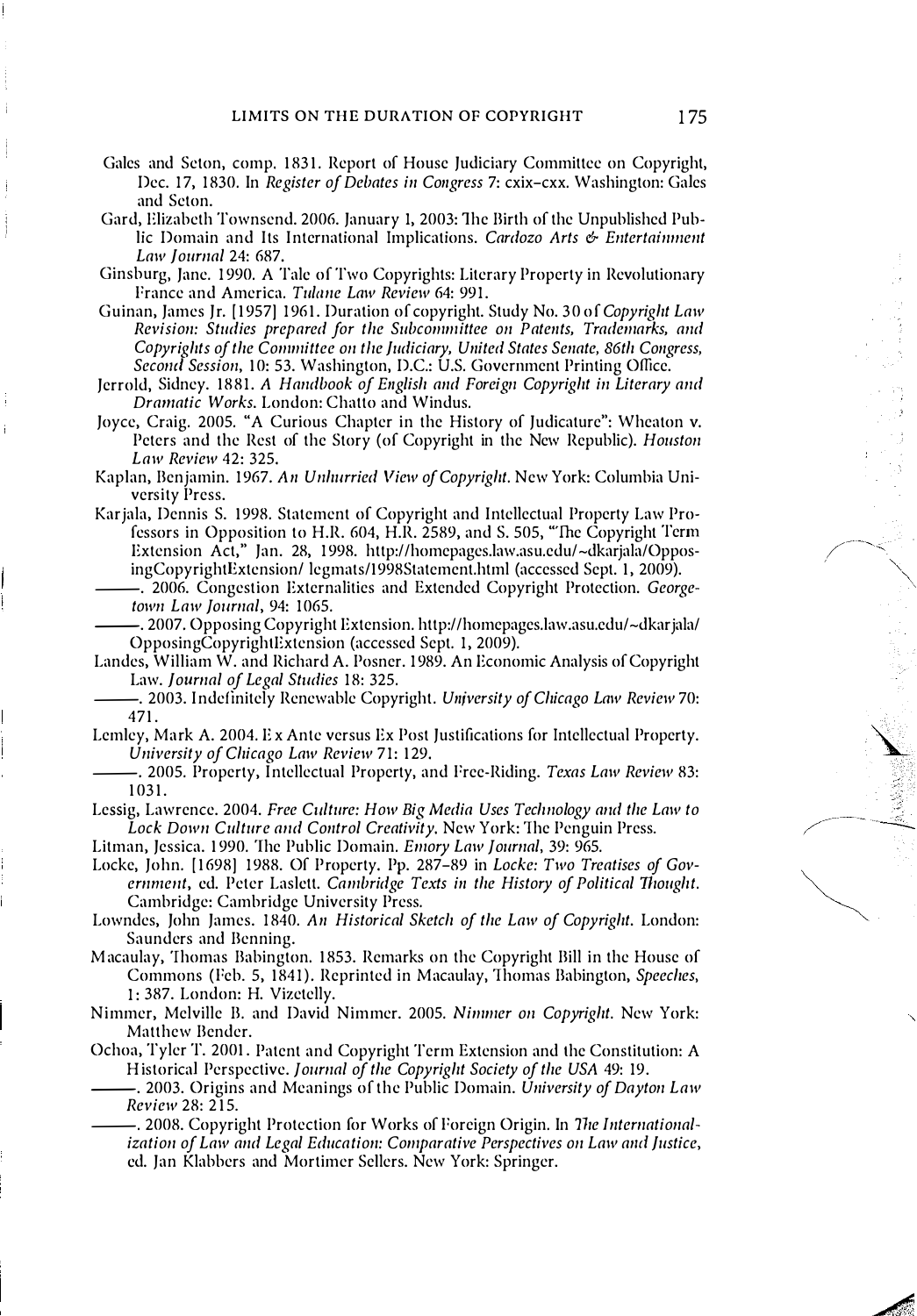Ochoa, Tyler T., and Mark Rose. 2002. 'lhe Anti-Monopoly Origins of the Patent and Copyright Clause. Journal of the Copyright Society of thc USA 49: 675.

Olson, Mancur Jr. 1965. The Logic of Collective Action: Public Goods and the Theory of Groups. Cambridge, MA: Harvard University Press.

- Patterson, Lyman Ray. 1968. Copyright in Historical Perspective. Nashville: Vanderbilt University Press.
- Pollack, MalIa. 2001. What is Congress Supposed to Promote?: Defining "Progress" in Article I, Section 8, Clause 8 of the United States Constitution, or Introducing the Progress Clause. Nebraska Law Rcvicw, 80: 754.
- Rappaport, Edward. 1998. Copyright Term Extension: Estimating the Economic Values. Congressional Research Service Report No. 98- <sup>1</sup> 44 E.
- Reese, R. Anthony. 2007. Public But Private: Copyright's New Unpublished Public Domain. Texas Law Review 85: 585.
- Register of Copyrights. Report on Orphan Works, Jan. 2006. United States Copyright Office. http://www.copyright.gov/orphan/orphan-report.pdf (accessed Sept. 1, 2(09).
- Ricketson, Sam, and Jane C. Ginsburg, ed. 2005. International Copyright and Neighboring Rights: The Berne Convention and Beyond. Oxford: Oxford University Press.
- Ricketson, Sam. 1992. The Copyright Term. International Review of Industrial Property and Copyright Law (IIC) 23: 753.
- Ringer, Barbara A. [1960] 1961. Renewal of Copyright. Study No. 31 of Copyright Law Revision: Studies prepared for the Subcommittee on Patents, Trademarks, and Copyrights of the Committee on the Judiciary, United States Senate, 86th Congrcss. Second Session, 10: 105. Washington, D.C.: U.S. Government Printing Office.
- Rose, Mark. 1993. Authors and Owners: The Invention of Copyright. Cambridge, MA: Harvard University Press.
- Seville, Catherine. 1999. Literary Copyright Reform in Early Victorian England: The Framing of the 1842 Copyright Act. Cambridge: Cambridge University Press.
- Sterling, J. A. L., ed. 2003. World Copyright Law. London: Sweet and Maxwell.
- Tyerman, Barry W. 1971. The Economic Rationale for Copyright Protection for Published Books: A Reply to Professor Breyer. U.C.L.A. Law Review 18: 1110.
- United States Trade Representative. 2009. Free Trade Agreements. htlp://www.ustr. gov/trade-agreements/free-trade-agreements (accessed Sept. 1, 2009).
- Vetulani, Agnieszka. 2008. 'lhe Problem of Orphan Works in the EU. European Commission. http://ec.europa.eu/information\_society/activities/ digital\_libraries/ doc/ report\_orphan\_stagiaire\_2/report\_orphan\_ vetulani (corrected version) (2).pdf (accessed Sept. 1, 2009).
- Walterscheid, Edward C. 2002. The Nature of the Intellectual Property Clause: A Study in Historical Perspective. Buffalo: William S. Hcin & Co.
- Webster, Noah. 1843. Origin of the Copy-Right Laws in the United States. In A Collection of Papers on Political, Literary and Moral Subjects. New York: Webster and Clark.
- World Intellectual Property Organization (WIPO). 2008a. Convention for the Protection of Literary and Artistic Works-Status on October IS, 2008. http://www. wipo.int/export/ sites/www/treaties/en/documents/pdf/berne.pdf (accessed Sept. 1, 2009).
	- . 2008b. WIPO Performances and Phonograms Treaty-Status on December 18, 2008. http://www.wipo.int/export/sites/www/treaties/en/documents/pdf/wppt. pdf (accessed Sept. 1, 2009).
- --. 2009a. International Convention for the Protection of Performers, P roducers of Phonograms and Broadcasting Organizations-Status on October IS, 2008, http://www.wipo.int/treaties/export/sites/www/treaties/en/documents/pdf/rome. pdf (accessed Sept. 1, 2009).